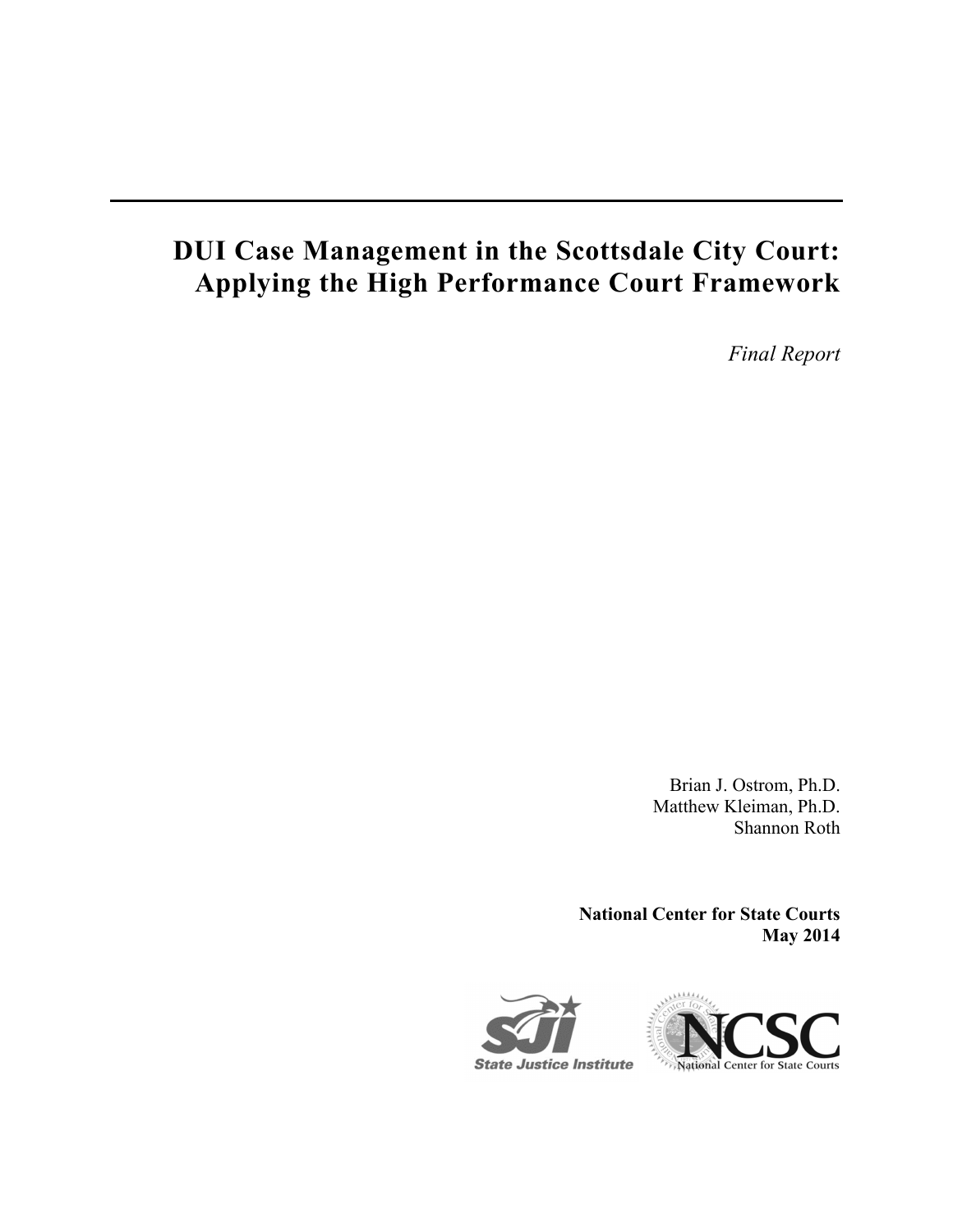#### **Introduction**

 Scottsdale City Court is a high performing court. That statement doesn't mean they do everything perfectly. Rather, it means they take seriously the ideas of systematic problem solving and continuous improvement. By evaluating their current conditions in light of past performance and with an eye to where they'd like to be in the future, the judges and court administrative leaders are able to jointly set a course that allows them to effectively respond and adapt to changing circumstances.

 Becoming a high performance court is a process, not an event. Without a doubt, if a court tackles their issues methodically--rather than in a hurried or haphazard way--they increase the odds of success. Why? Because a major change initiative requires sustained attention as it moves through multiple, interrelated stages. And it can take many months or even years to reach sustained improvement. When pressured to move fast, managers often skip steps and soon learn the hard lesson that shortcuts don't work.

 In the Scottsdale City Court, Driving Under the Influence (DUI) cases were backlogged. Senior managers certainly had ideas on the source of the problem, but didn't want to jump in without a definite plan of action. As a first step, court leaders made a concerted effort to understand the stages of a successful change initiative and where each can go wrong. In designing its approach to improving DUI case processing, Scottsdale drew on the High Performance Court Framework (HPCF), which suggests a series of flexible steps a court can take to integrate and implement performance improvement into its ongoing operations.<sup>1</sup> The steps include focusing on key administrative principles that clarify high performance, understanding how a court's managerial culture can promote common goals and collegial cooperation, developing the capacity to measure performance and learning to use the results for procedural

-

<sup>&</sup>lt;sup>1</sup> See Achieving High Performance: A Framework for Courts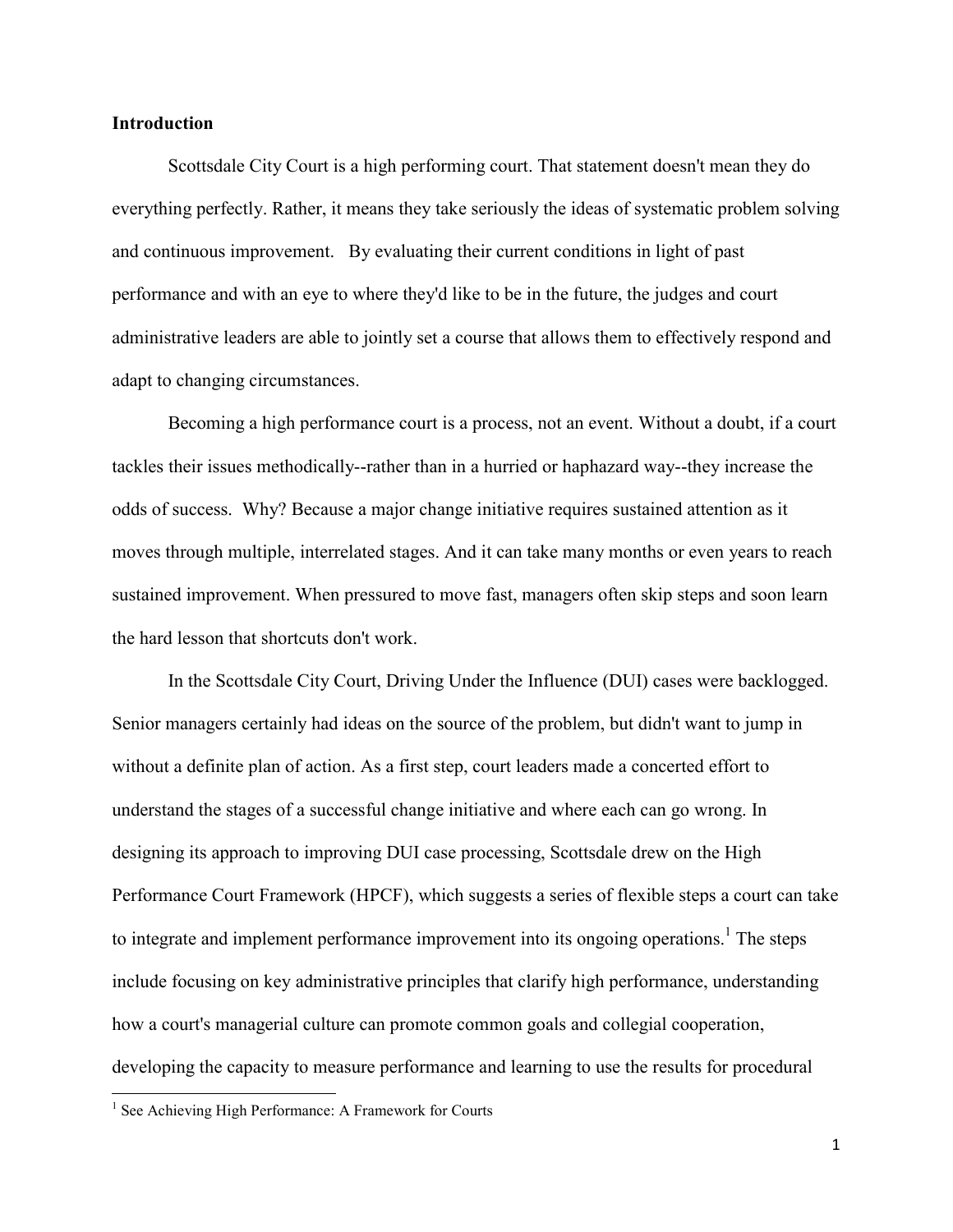improvements. In fact, the pieces of the Framework form a functional system called the quality cycle. The quality cycle consists of five main steps: problem identification, data collection, data analysis, taking action, and evaluation (see Exhibit 1). In this problem-solving context, an additional step taken by court leaders was to delve more deeply into diagnosing their organizational culture so as to clarify and resolve certain issues that arose midway through their improvement efforts. This article describes the controlled process of analytic and creative thinking skills used by Scottsdale to improve its handling of DUI cases.



Exhibit 1: HPC Quality Cycle

 As the Scottsdale City Court embarked on the HPCF's quality cycle approach to problem solving, they took the bold step of agreeing to let us look under the hood at actual court practices and document through multiple performance measures their efforts to improve the handling of DUI cases. The willingness to share their story is notable because it is not one of easy success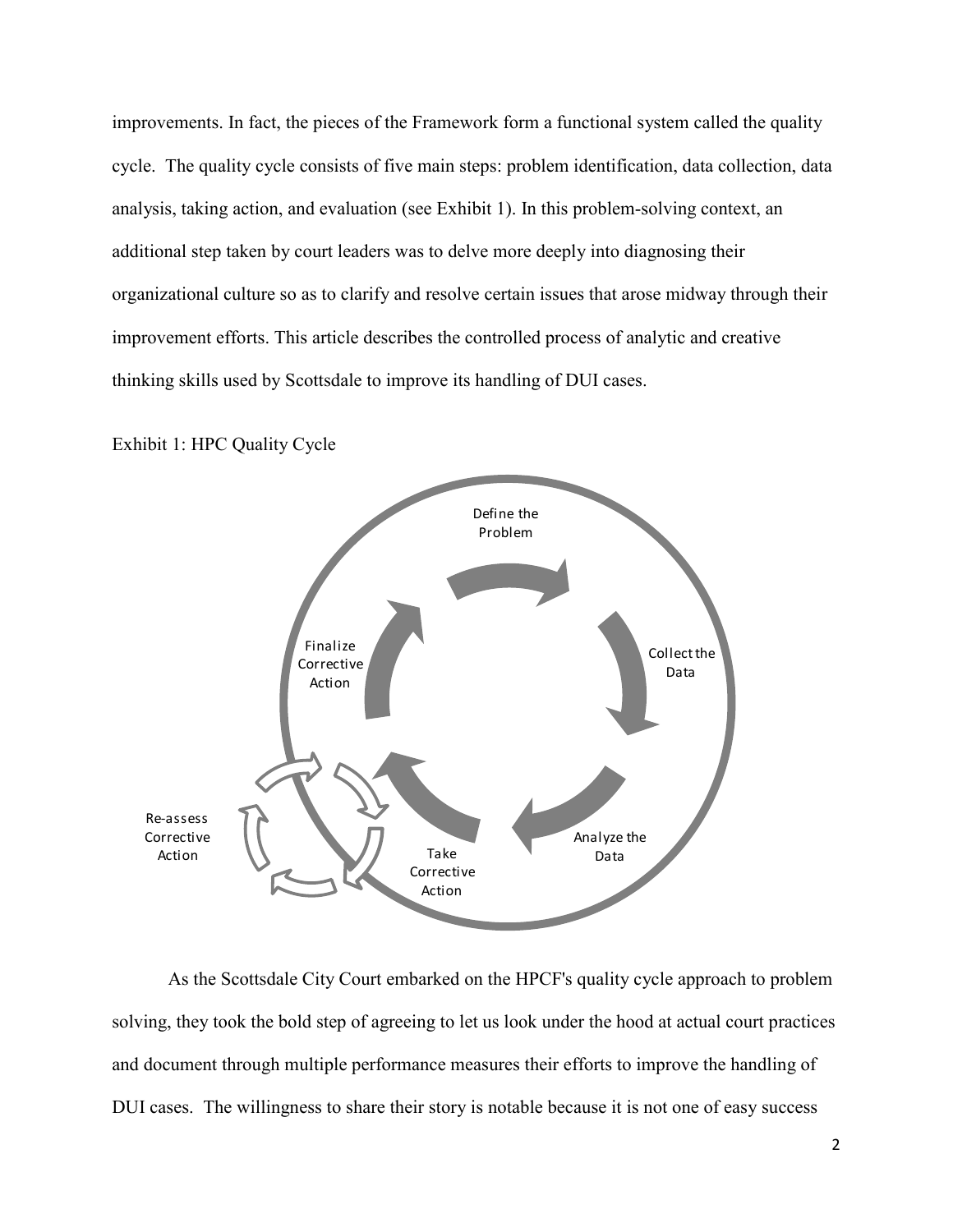and quick solutions. Rather, the path was marked by numerous twists, uncertainty, and unexpected downturns prior to emerging at a better place. The real story of the court's achievement is persistence; the drive to both initiate reform and to then sustain it through regular effort to evaluate, refine and adjust the plan. The timing of the study is particularly important for the Court given new court leadership (including the presiding judge, court administrator, deputy court administrator, and hearing officer) and the related urge to reaffirm the shared values and priorities held by the court, rebuild trust, and enhance communication.

 Following the approach taken by the court, the five steps in the quality cycle structure how this article is organized. At the outset, court leaders spent time building support and a sense of urgency among judges and staff to tackle the major initiative of improved DUI case processing. The problem awareness phase is key to the first step in the quality cycle and, in Scottsdale, ended with a clear statement of the specific problem with DUI caseflow. Second, court leaders then assembled a comprehensive empirical profile of current DUI case processing practice drawing on multiple performance measures, including time to disposition, age of pending caseload, and trial date certainty. In the third step, senior administrators completed a thorough analysis of the performance results that provided unequivocal evidence that DUI cases were taking longer to resolve, including holdups at the trial stage. After digesting the results, the fourth step taken by the court was to design and implement an expedited jury trial calendar to ease the backlog. In many ways, the Scottsdale Court had embarked on a textbook approach to problem-solving that rightfully serves as a model for all courts. However, despite the best efforts and intentions, sought after improvements in jury trial scheduling were not immediately forthcoming.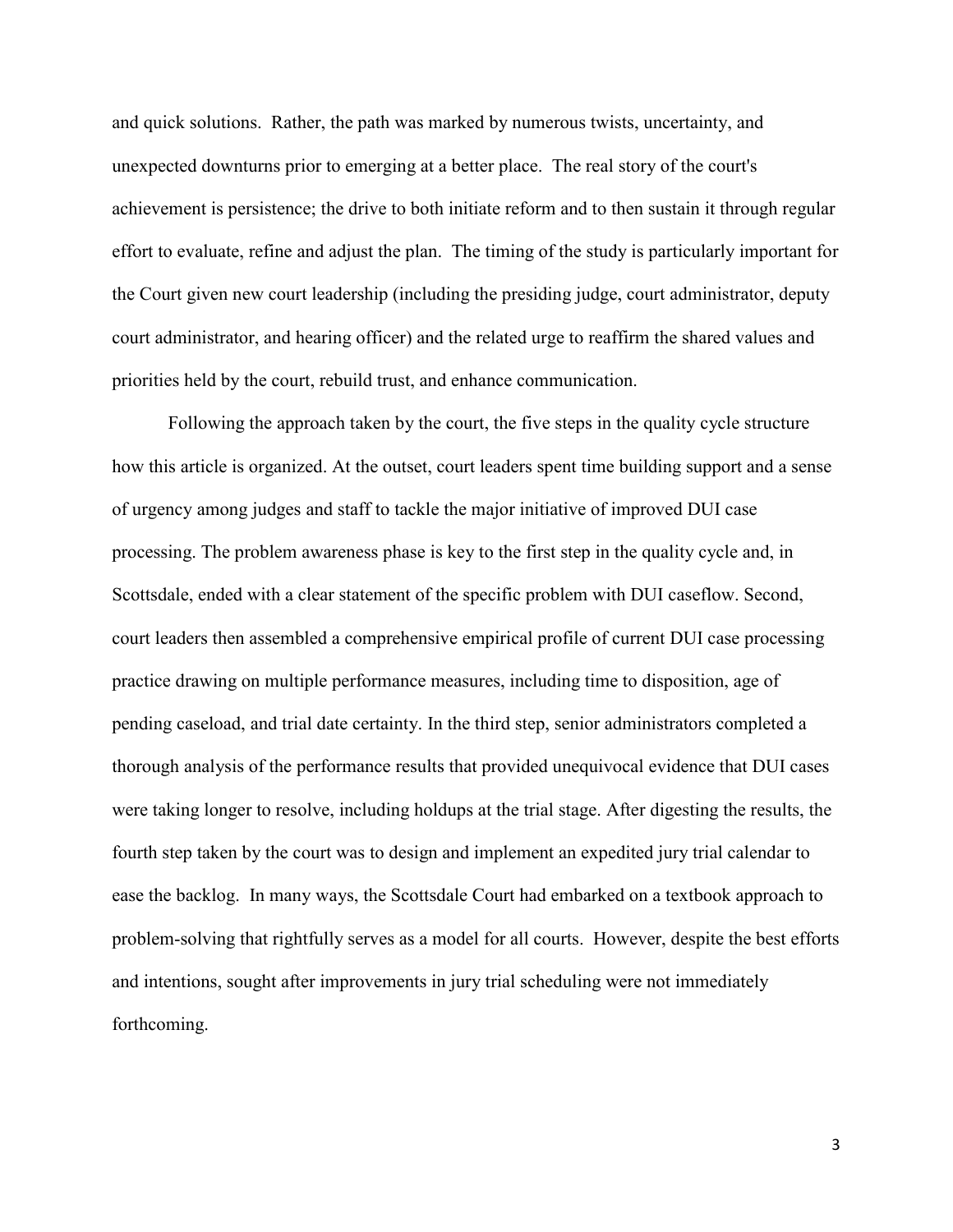Many times the first stab at solving a problem just doesn't work as expected. For Scottsdale, corrective action that seemed obvious was received differently by administrative staff and judges. Identifying the source of disconnect over the right course of action and the effort to eventually overcome and resolve the issues is captured in the language of the quality cycle by the move between taking action (step 4) and re-assessing action (step 5). In the real-life of the court, this phase focuses on how judges and administrators respond to news of weakening outcomes and how they choose to marshal their creative capacity to make the best use of performance results in refining and improving practices. The Scottsdale City Court worked to achieve a deeper consensus on what they hoped to accomplish as a group by looking more closely at their court culture and how judges and administrators communicate and interpret what is going on. Success in innovation and problem solving in courts is largely determined by how this effort to develop a common language as well as develop and maintain a set of internal relationships among members is managed. A virtue of viewing court improvement efforts in the dynamic terms of the quality cycle is that it encourages courts to remember that becoming a high performance organization doesn't happen overnight and implicates many aspects of the court as an organization.

### **Context**

 The Scottsdale City Court is the fourth largest municipal court in Arizona, with four judges, two hearing officers and about 50 staff receiving more than 70,000 criminal and civil filings in 2013. Of the nearly 12,500 criminal cases filed, more than 21% (about 2,700) are DUI cases. Arizona has a statutory requirement that entitles a person charged with a DUI to request a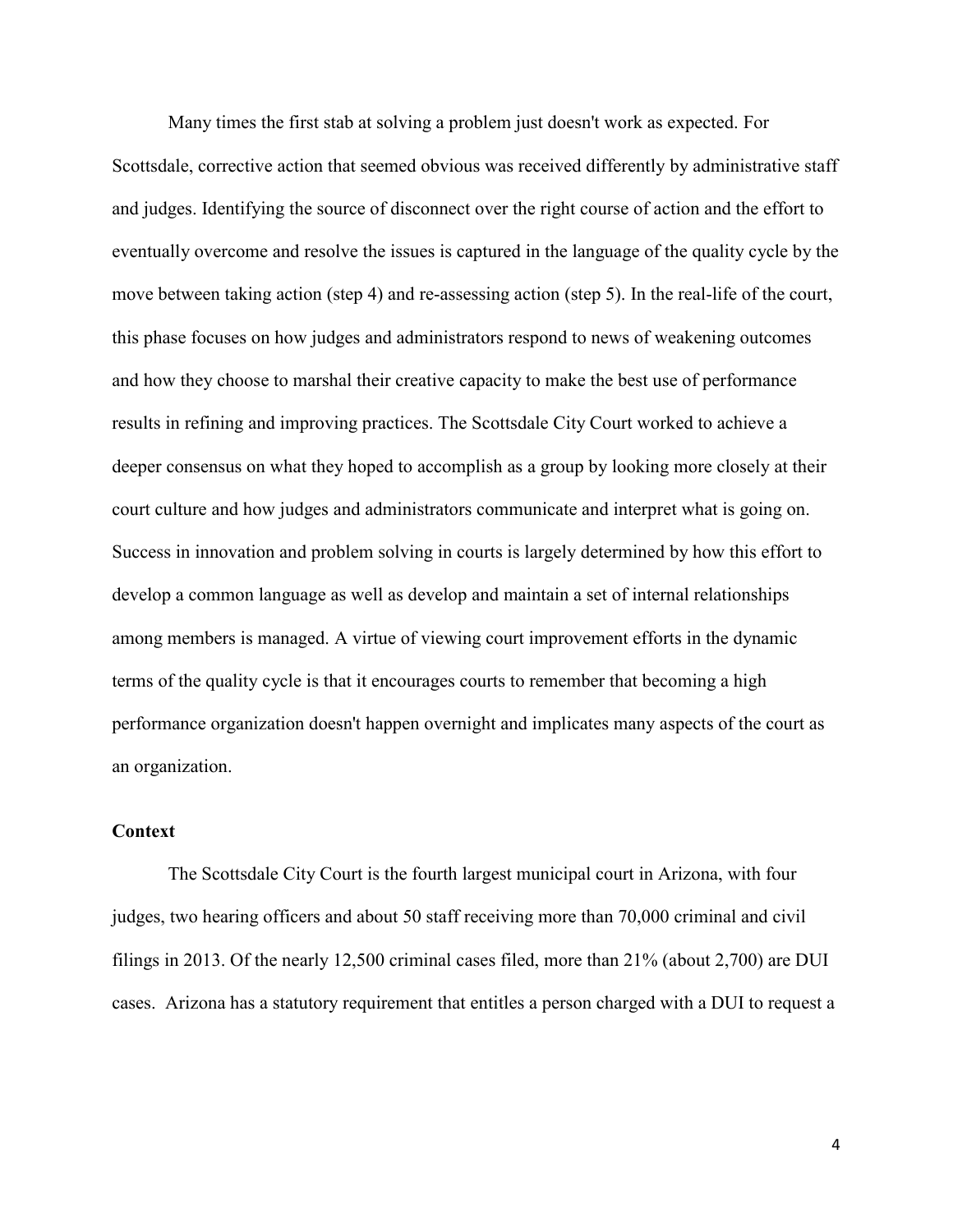jury trial. With DUI cases requiring multiple court appearances and comprising over 95% of the court's jury trials, they tend to be the major part of the workload. $2$ 



Exhibit 2: Criminal and DUI filings, FY 2010-2013

Most DUI charges are filed in the court by complaint from the Scottsdale Police Department as the defendant is typically released after being cited for the charge. Prior to release, blood is taken from the suspect to determine the blood alcohol content (BAC). The results of the blood draw may result in DUI (.08-.149 BAC), Extreme DUI (.15-.199 BAC), or Super Extreme DUI (.20 and above BAC) charges being filed by the prosecutor.

 The court does not have a DUI specialty court. DUI cases are processed similar to any other criminal case and are assigned to all four criminal courtrooms. Once charges are filed, the first step is an initial appearance/arraignment and the defendant is asked how they plea. If the plea is guilty, the case is set for sentencing. A plea of not guilty leads to the case being scheduled for a pre-trial conference (PTC) where the defendant meets the prosecutor and learns of any plea offer. If the PTC ends with no agreement, the case is next set for a trial readiness conference (TRC) at which all parties and legal counsel are required to be present. At the TRC, the court will set the case for change of plea, jury trial or bench trial. While the expected process is

<sup>&</sup>lt;sup>2</sup> 72 of the 75 jury trials held (96%) in 2011 are for DUI offenses.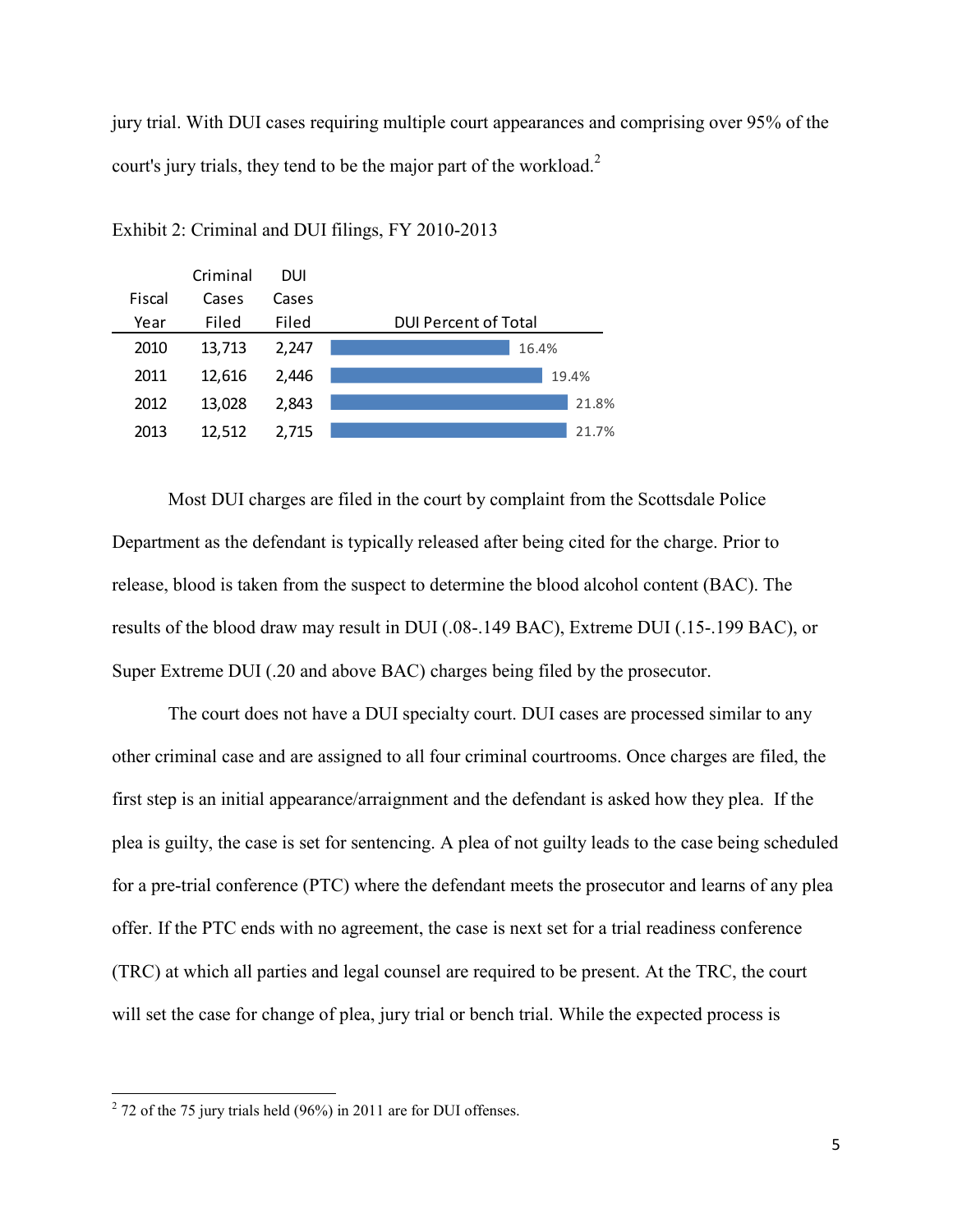standardized on paper, actual DUI caseflow doesn't always follow the script. And court leaders felt a more in-depth look at DUI case processing was warranted.

#### **Getting Started**

To create interest and resolve in the DUI caseflow reform effort, senior administrators proceeded simultaneously down three paths. The first was gaining an in-depth perspective on the elements of high performance as laid out in the HPCF. The HPCF builds on previous efforts in court excellence and introduces new ideas on how to achieve continuing improvement in administrative practices. Toward that end, the HPCF provides a comprehensive set of organizing concepts that describe what a high-performing court seeks to accomplish, demonstrates how a court's objective are affected by managerial culture, identifies measurable categories of performance and suggests approaches on how to assemble and use performance information. Scottsdale court leaders drew on the HPCF to set strategy and implement their improvement plan with reference to the quality cycle.

 Second, the court administrator asked all judges and court staff to complete the HPCF Self-Assessment survey.<sup>3</sup> For Scottsdale, senior administrators knew that getting the DUI change effort underway was going to require strong cooperation from many individuals- including the judges--so they decided to investigate how all court personnel view present operations. The purpose of the HPC Self-Assessment survey is to familiarize a court with the success factors in becoming a high performance court in relation to its own current practices, and to help court leaders identify specific areas where they believe they are doing well or areas where they believe improvement is needed. It is intended to gauge how well a court thinks it is doing in meeting performance goals and responding to problems.

 $3 \text{ Cite to survey}$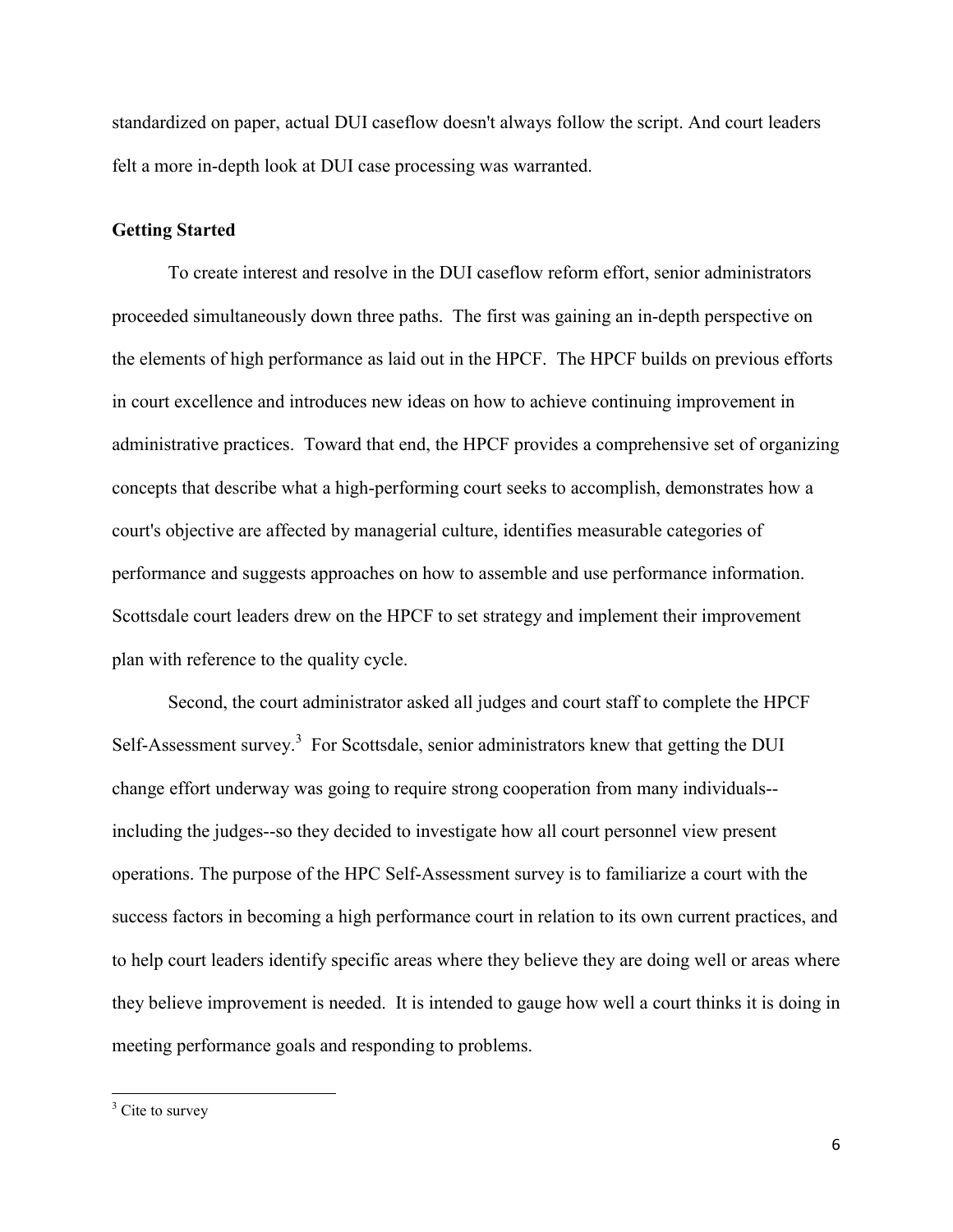Court leaders in Scottsdale are rightfully proud of their court's proven performance in many areas, and the overall survey results reflect this. However, in line with the court administrator's concern, judges, managers and supervisors agreed that targets of opportunity exist, and if addressed, could help reduce the DUI backlog. For example, there was widespread agreement among judges and staff that the court would benefit from additional time spent (a) reviewing performance results during judges' meetings; (b) examining current caseflow management practices at judges' meetings; and (c) increasing training opportunities for all court personnel and judicial officers in case management practices.

 In other areas, the views of judges and professional staff diverged. For example, managers and supervisors saw inconsistency in the court's effort to limit continuances in criminal cases, while the judges believed there was more steady and standard enforcement. With respect to reform efforts, professional staff believed that the "local legal culture" is supportive of reducing delay in case processing, while the judges expressed strong doubts. The Self-Assessment survey helped jumpstart the conversation about DUI caseflow reform, while also making clear that there was not always complete agreement among court leaders on the sources of problems or the most sensible steps for both judges and professional staff to take.

 The third path was a thorough DUI case evaluation to identify case processing issues. The court committed to take a hard look at current DUI caseflow processes, including time to disposition, age of pending caseload, calendar settings, and jury trial settings.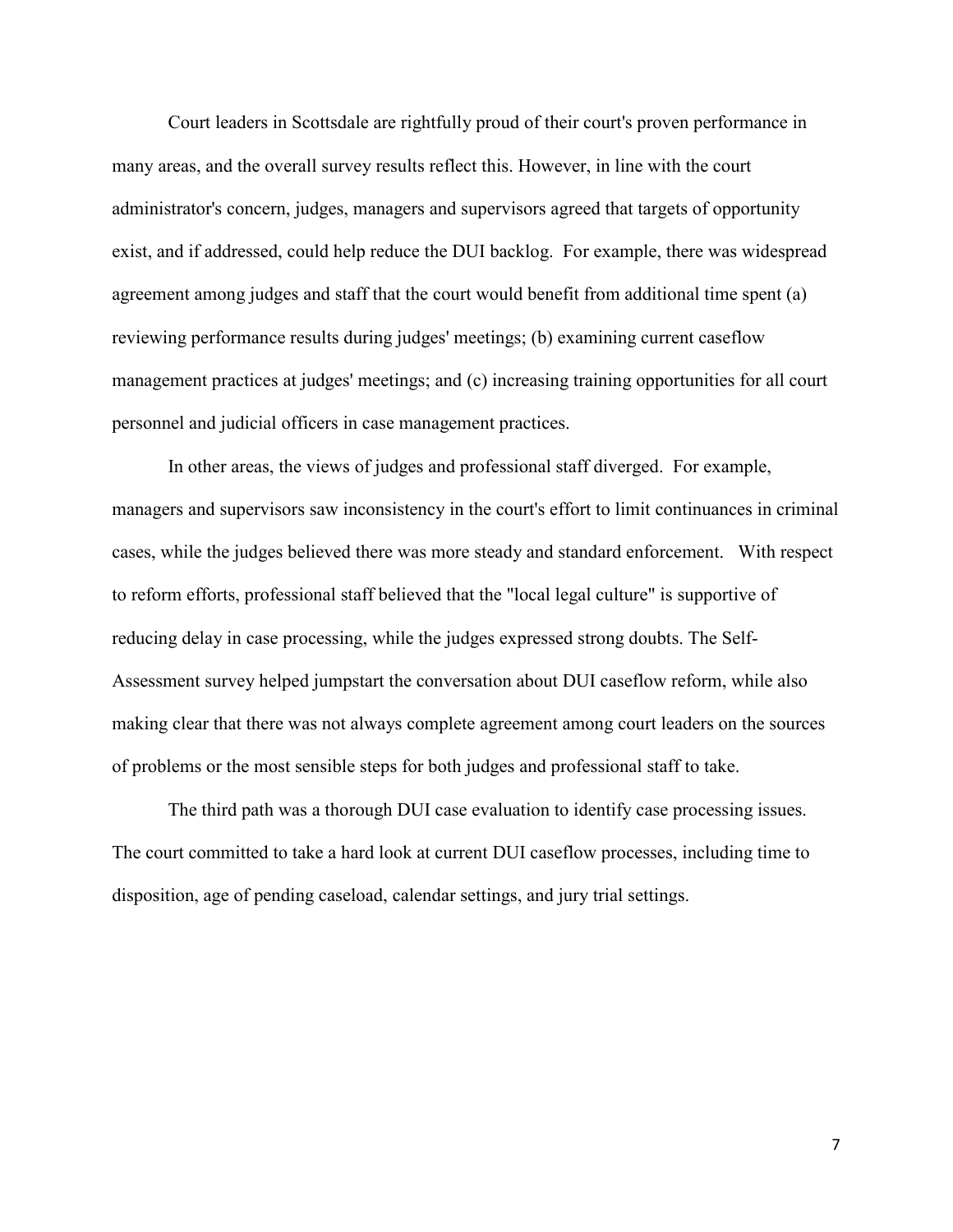## **The Quality Cycle**

## *Defining the Problem*

 In September 2011, court management conducted a detailed examination of DUI case processing to identify issues that slow the timely disposition and termination of these cases.<sup>4</sup> Five interconnected findings emerged from the evaluation alerting the Scottsdale City Court to declining performance in the handling of DUI cases in the 12 months between January and December 2011:

- 1. Only 84% of DUI cases were disposed within 180 days, a rate that falls short of the Arizona case processing time standards (see box out).
- 2. The inventory of pending cases increased by 23%.
- 3. The proportion of active pending cases over 120 days grew from 19% to 34% and cases pending over 180 days grew from 5% to 13%.
- 4. The number of pending jury trials over 120 days increased from 54 to 138.
- 5. The majority of scheduled jury trials had at least one continuance.

In summary, an increase in the time to disposition, a growing and aging inventory of

pending DUI cases, an increase in the number pending jury trials, and a rise in jury trial

continuances contributed to a growing backlog of these cases in the Scottsdale City Court.

# **Problem statement:** *The court's DUI cases appear to be backlogged, with an increase in pending cases and pending jury trials.*

### *Collect and Analyze Data*

<u>.</u>

<sup>&</sup>lt;sup>4</sup> The DUI evaluation consisted of an in-depth analysis of 1,384 DUI cases filed and resolved between November 1, 2009 and April 30, 2010. The date range chosen was to ensure enough time had passed for the case to have either successfully or unsuccessfully terminated.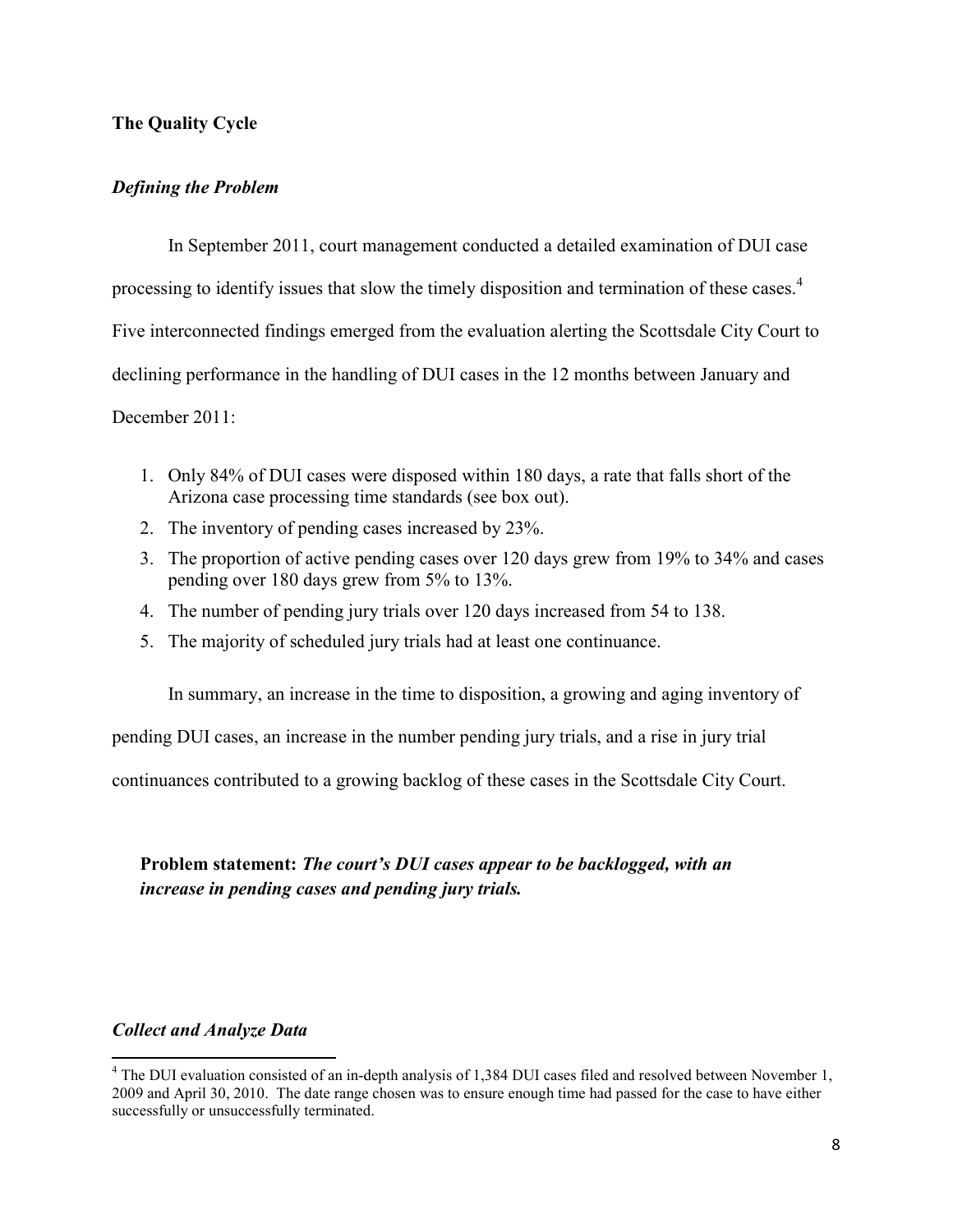The 2011 analysis served as a baseline to evaluate the court's DUI improvement efforts going forward. Because the court fully implemented all ten NCSC *CourTools* measures in December 2010, they were able to effectively monitor the status of DUI caseflow management using trend data (2011 through 2013) for three *CourTools* measures: time to disposition (Measure 3), age of active pending cases (Measure 4), and trial date certainty (Measure 5).<sup>5</sup>

Exhibit 3 reveals that the percentage of DUI cases resolved within 120 or 180 days had been steadily declining and falls short of the recommended case processing time standards of 85% and 93% set by the Administrative Office of the Courts [see Box Out]. By 2013, 55% of cases were resolved within 120 days and 75% of cases were resolved within 180 days. During this three year period, the average (mean) number of days to disposition rose from 104 days to 135 days.





-

<sup>&</sup>lt;sup>5</sup> All annual performance measure results are based on the court's fiscal year.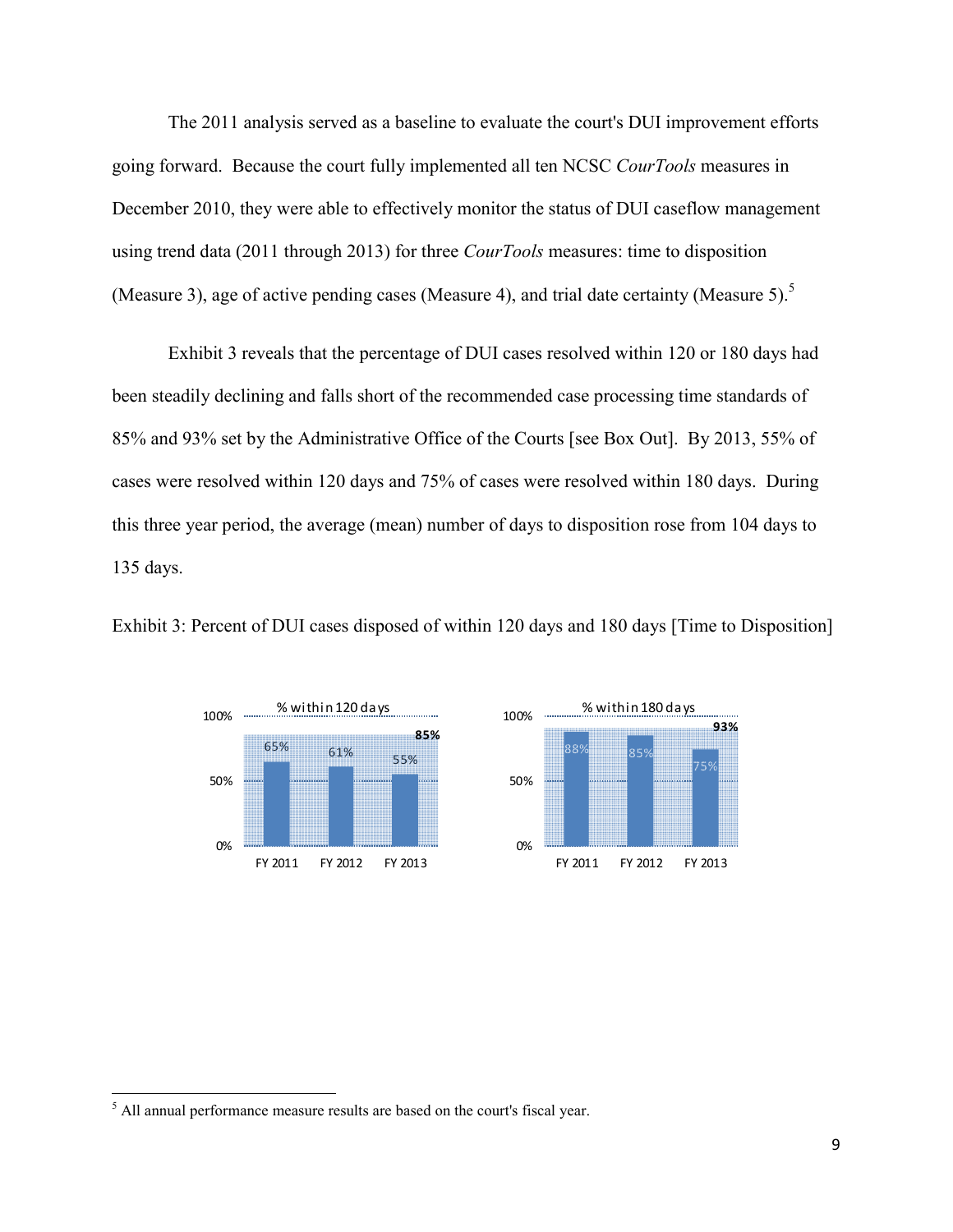*The Arizona Administrative Office of the Courts recommends the following case processing time standards for DUI cases:* 

- *85% of DUI cases be resolved within 120 days from the date of filing to disposition*
- *93% of DUI cases be resolved within 180 days from the date of filing to disposition*

Further, the inventory of cases pending that were 120 or 180 days or older continued to rise. In 2011 only 104 pending DUI cases (10% of all pending cases) were over 180 days; by end of 2013 that number had risen to roughly 300 (29%). These values exceed the Arizona case processing time standard that less than 7% of all active pending cases be older than 180 days in age. Between 2011 and 2013 the number of pending DUI cases rose from 963 to 1,033 and the median age rose from 60 days to 111 days.





As required by the Arizona Supreme Court, the Court collects and reports monthly pending DUI data to the Administrative Office of the Courts. Exhibit 5 displays the percent of pending DUI cases beyond 120 and 180 days, by month, for the reporting period July 2012 and June 2013. When compared to the percent pending in the two previous periods (January 2011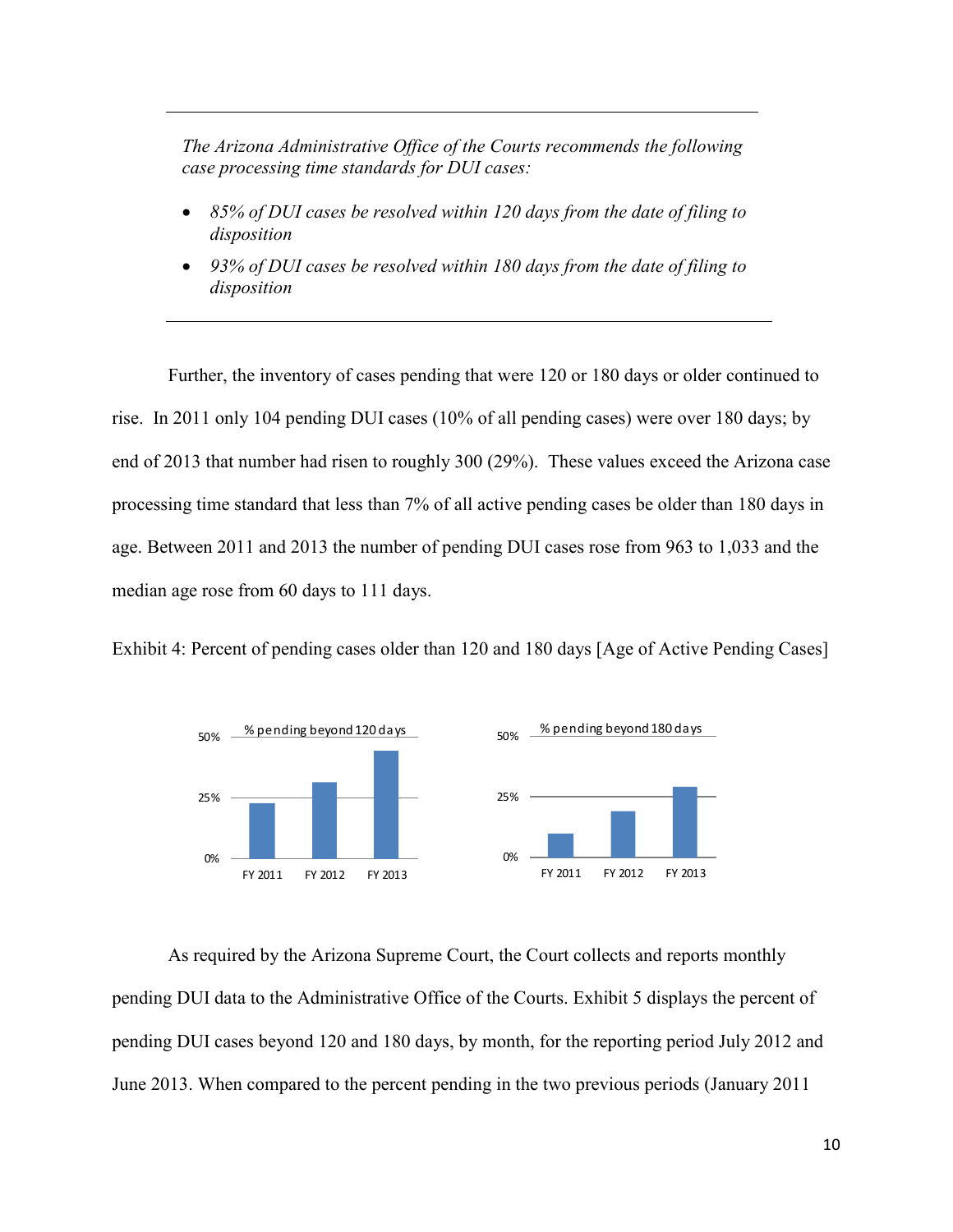and October 2011), both monthly series show a significant increase in pending caseloads. On the plus side, the numbers have remained relatively constant during fiscal year 2013.



Exhibit 5: Percent of pending cases older than 120 and 180 days, July 2012 – June 2013

Looking at the oldest cases, Exhibit 6 shows that during this time the number of pending cases older than 365 days increased by 50 percent, from 48 to 72 cases.

Exhibit 6: Number of pending cases older than 365 days [Age of Pending Cases]

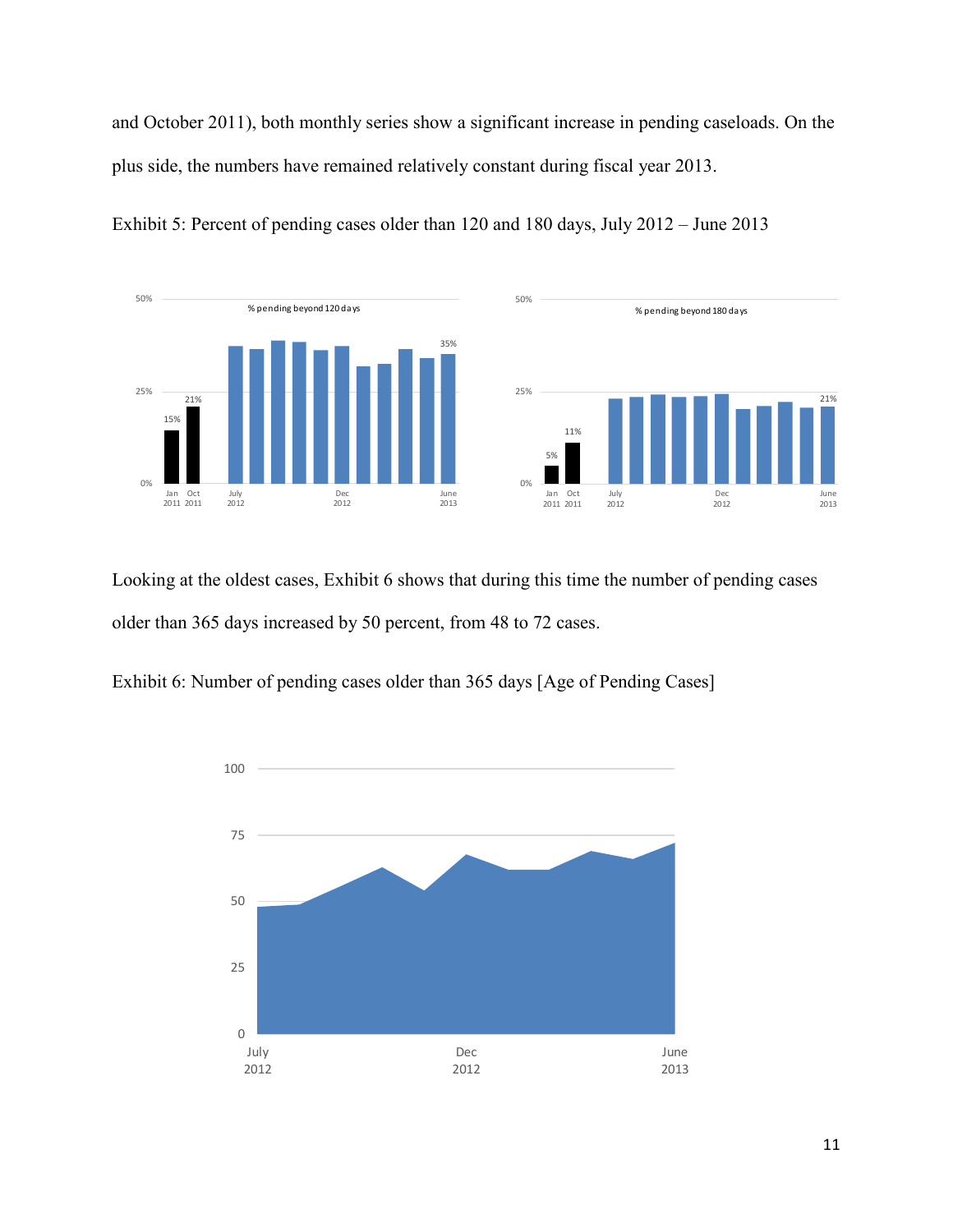In addition to exploring measures associated with the timely disposition of cases and backlog, the Court examined trial date certainty and the efficiency of calendaring practices for DUI jury trials. With respect to trial date certainty, Exhibit 7 displays the percent of DUI cases with 3 or more bench or jury trial settings. For both, the percent of cases that exceed the Court's goal of 2 or less trial settings per case has increased from about one-half of the cases to close to three-quarters of cases. Between 2011 and 2013 the average number of bench trial settings rose from 1.8 to 3.2 per case. For jury trials the average increased from 3.2 to 3.8 settings per case.

Exhibit 7: Percent of DUI cases with 3 or more trial settings [Trial Date Certainty]



The baseline for DUI jury trial calendaring practices was established in the 2011 evaluation. In the last six months of 2011, there were 66 jury calendar days available in the four criminal courtrooms, with only 40 (61%) jury trial days used. Of the 26 cancelled jury trial days, there were 11 days when a jury was brought in and not used, and 15 instances when the trial was called off the night before. Court staff took the next step to determine *why* the jury trial days weren't used and discovered: the defendant pled guilty on the day of trial 8 times; 2 jury trials were continued on the scheduled day of trial; and in the remaining 16 instances, the trial was postponed for reasons such as vacation, conferences, or attorney not available. The evidence suggests more than half of the cancelled days could have been eliminated through firmer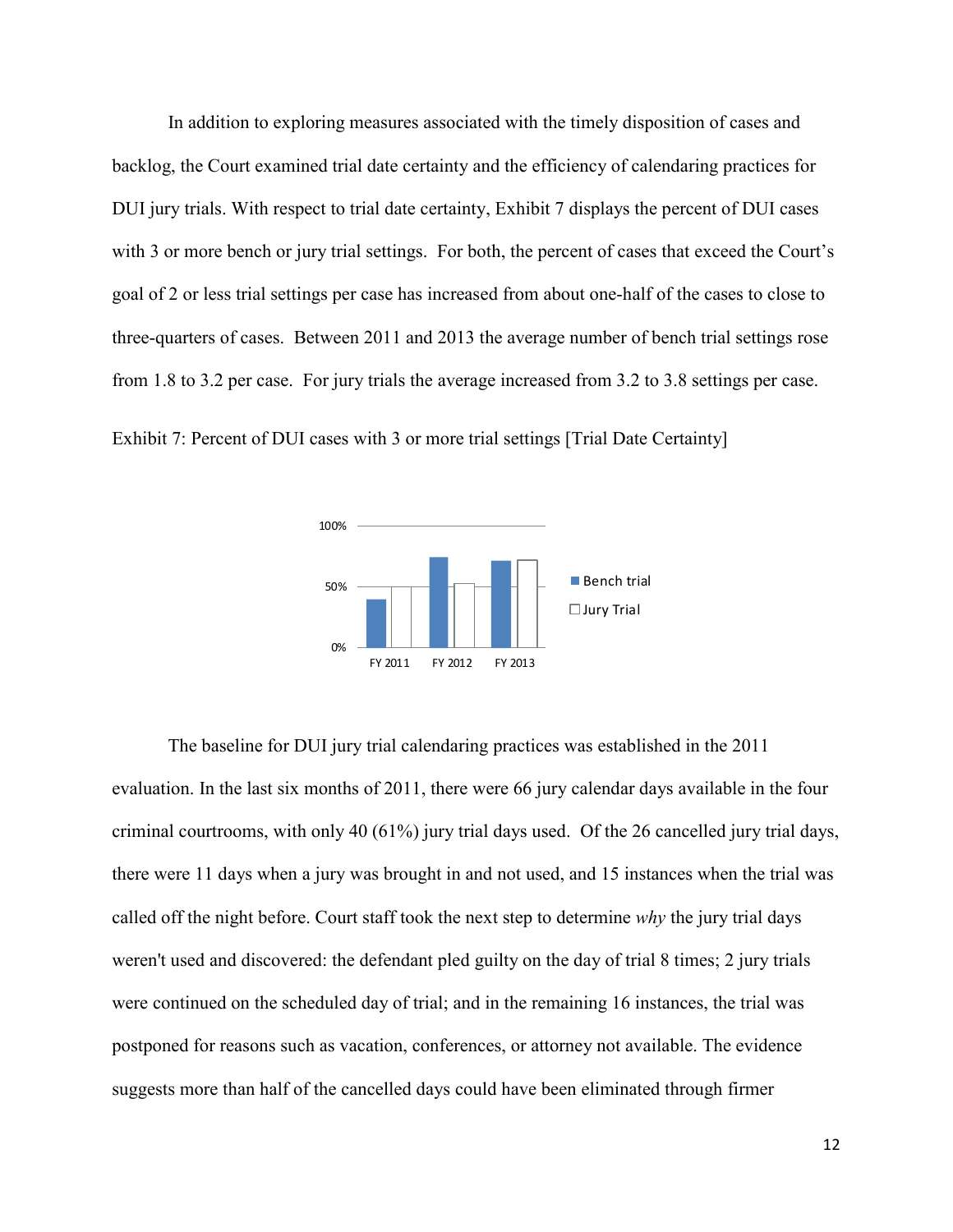scheduling practices. A year later in December 2012, the rate at which jury trial days were used stood at 56%.

Exhibit 8: Use of Jury Days During Six Month Timeframe



#### *Take Corrective Action*

 Drawing on experience and measured performance, senior administrators decided to focus on improving jury calendaring practices as the centerpiece of the court's DUI caseflow management improvement effort. The expedited jury trial calendar project (or jury blitz) was designed to reduce the backlog of DUI cases by increasing the number of available jury days. Key to the initiative was opening a fifth courtroom, staffed by pro tem judges, with an initial focus on cases older than 365 days that had been set for trial with no special action or evidentiary issues. The goal was to add 8 days a month for DUI jury trials in the fifth courtroom.

 In addition, the court also expanded the number of available jury days in the 4 regular criminal courtrooms from 10 days a month to 14 days per month. The primary goals of the expedited calendar project were to:

- Increase the percent of trials held on available jury trial days to 80% (from 61%)
- Decrease the number of pending DUI cases over 120 and 180 days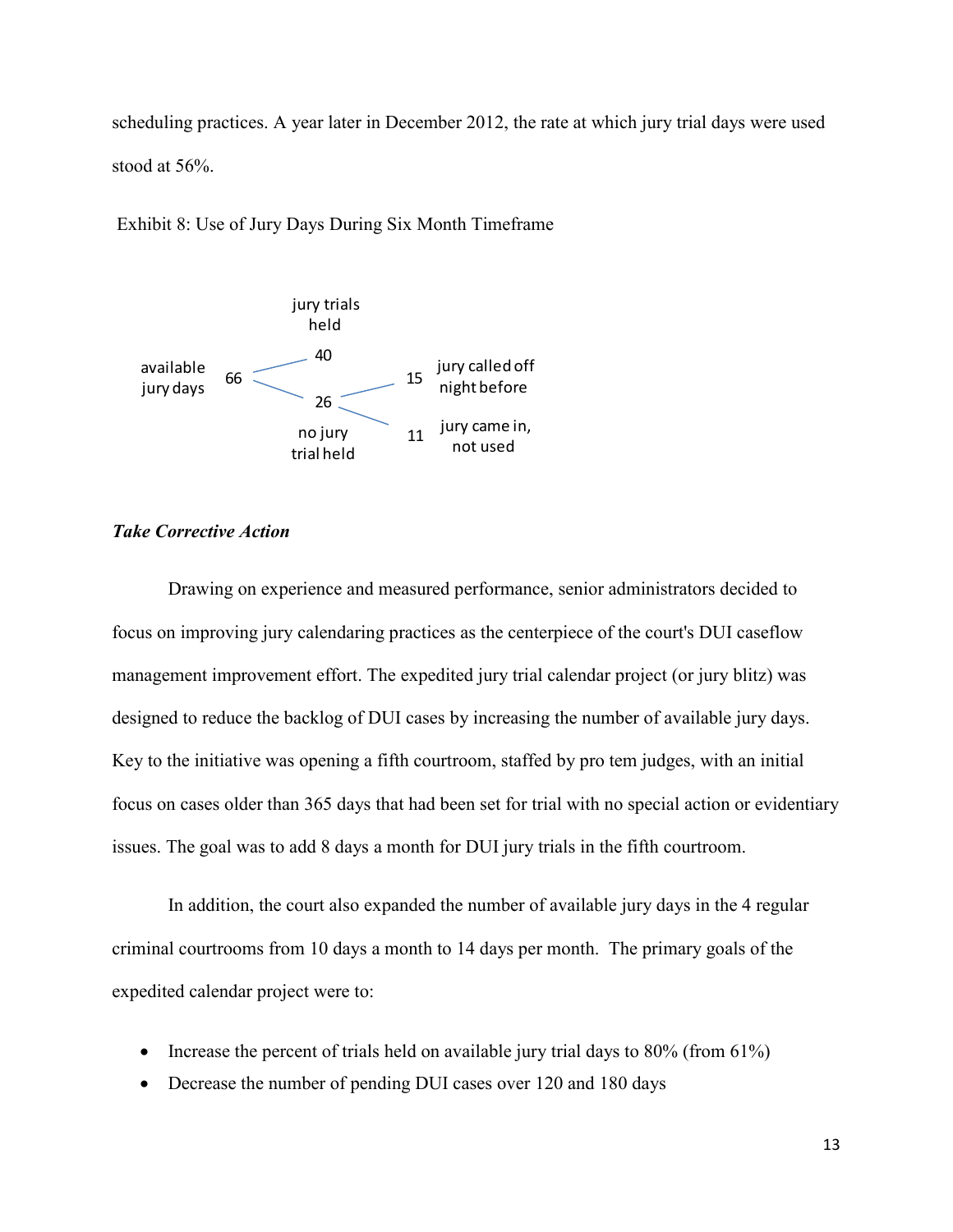- Increase the number of cases resolved within 180 days
- Decrease the average time to disposition
- Decrease the length of time to the next available jury trial setting

Following a three month pilot project during January-March 2013, the program formally began in July 2013. Exhibit 9 shows the average percent of scheduled jury trials held monthly through September 2013.

65% 73% 85% 57% 38% 31% 32% 55% 33% 0% 25% 50% 75% 100% Jan Feb Mar Apr May Jun Jul Aug Sep

Exhibit 9: Percent of calendared jury trials held, 2013

Preliminary data for the first three months of the project (July-September 2013) suggest that the increase in jury days had generated mixed results. Between July and September 2013 the court was effective in reducing the number of DUI cases over 120 days with a jury trial set from 184 to 137, a 26% decrease. The court was also successful in reducing the average time to the next jury trial setting in each courtroom to below 30 days. However, during this time period, the percent of trials held on available jury trial days fell to an average of 41%. In addition, the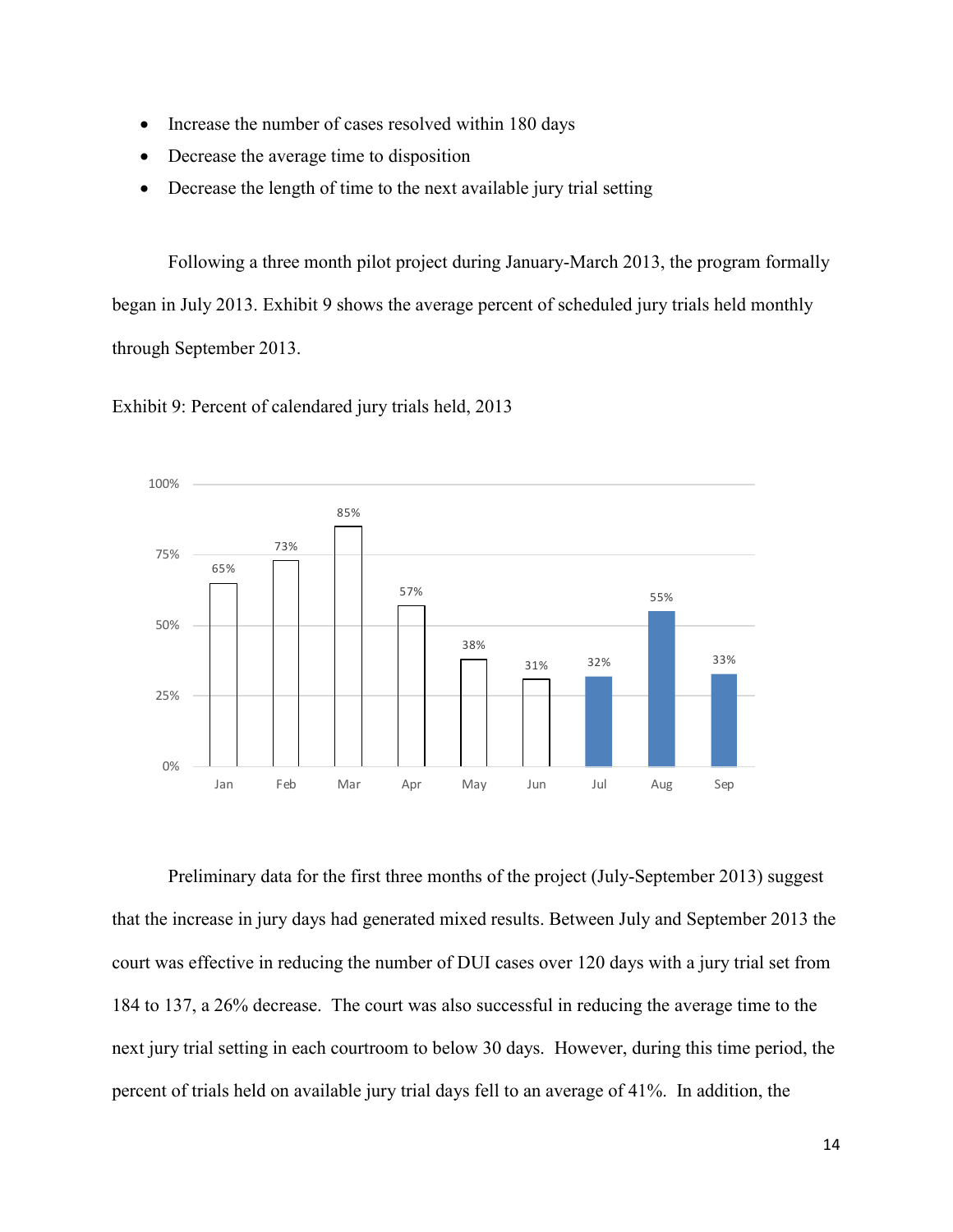overall number of pending DUI cases (including cases set and not set for trial) over 120 days and over 180 days continued to rise and the court was unsuccessful in meeting the case processing time standards of 93% of DUI cases resolved within 180 days or 85% within 120 days.

Results from the first 90 days of the jury blitz were not entirely what the court expected. Improving conditions in some areas were tempered by signs of static performance in others. The initial corrective action taken was clearly not sufficient. Other weak spots in the DUI caseflow process must exist, though senior administrators were uncertain as to why their carefully constructed plans were not proving to be a sustainable solution. Then, in follow-up conversation between the judges and management team, it became clear that there was lack of consensus on the specific practices impeding further improvements.

Senior administrators had definite ideas and proposals for reforming DUI caseflow processes, yet they ran up against apparent disagreement and resistance from the judges. Mutual surprise was the primary response to these contrasting viewpoints. What one side saw as obvious steps to take, the other saw as misinformed or shortsighted. To everyone's credit, judges and senior administrators agreed to take a step back and look more closely at each other's opinions and proposed courses of action.

### *Re-assessing Corrective Action*

This is not an unusual position for a court to find itself in at this point in the quality cycle. New ways of doing business were being tried and it appeared mid-stream corrections were in order. For Scottsdale, they needed a way for judges and senior staff members to deepen their understanding of contending perspectives among the group on the specific nature of improvement efforts. Said somewhat differently, the court needed to explore what their organizational culture agreed was a problem and what efforts would be supported in terms of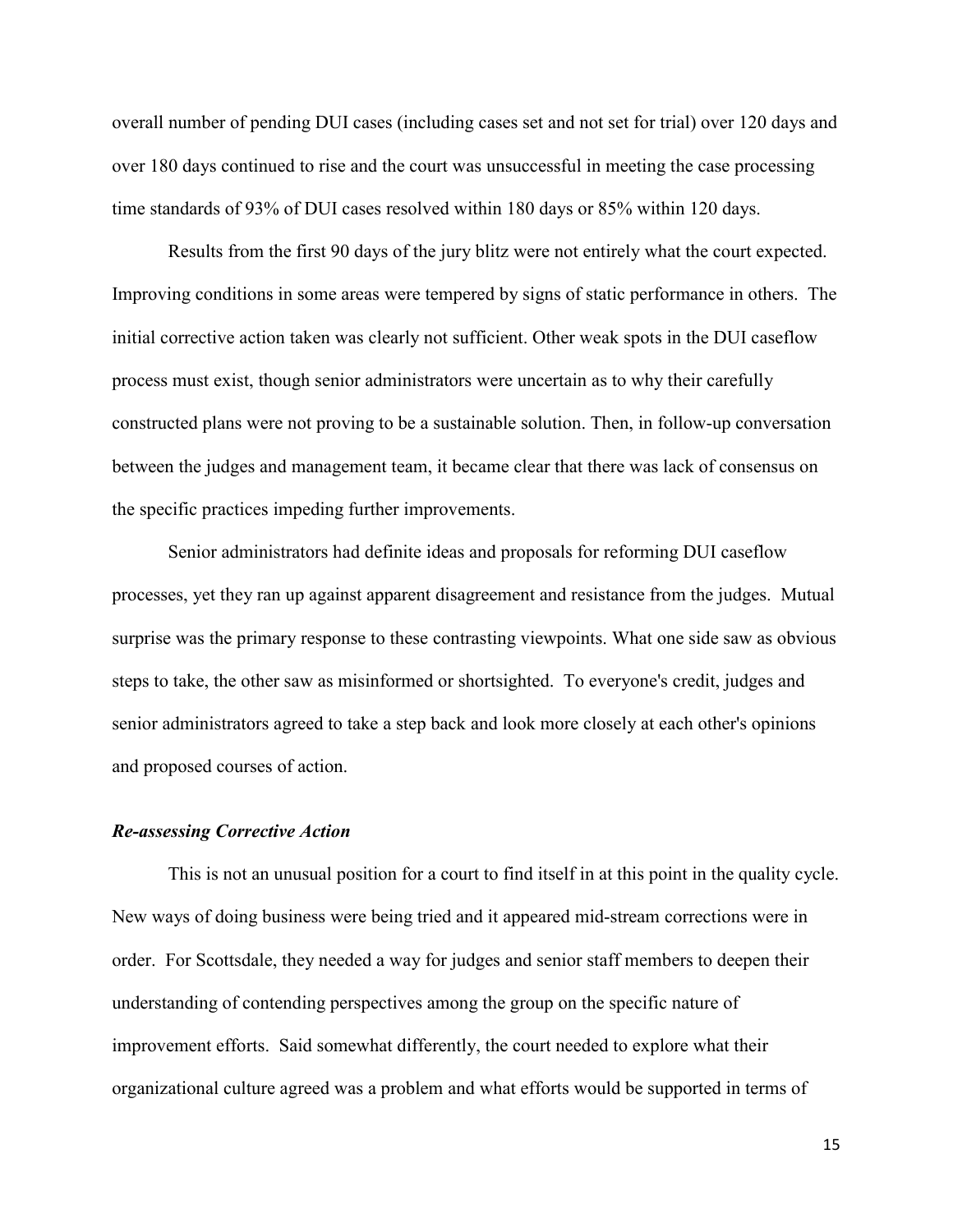change. A common mistake in courts desiring to improve is that they do not take the time to arrive at a common viewpoint among judges and administrators about where the court is starting from and where it needs to go. Courts struggle when they launch a new change program without considering the need to develop a consensual view of the current culture, the need to reach consensus on what change means and doesn't mean, and the specific changes that will be started, stopped, and continued.

#### *Understanding Court Culture*

-

The NCSC has developed a method to diagnose court culture by undertaking an analysis of what court members see as the primary strengths and weaknesses of current operations and to identify the most promising directions of change. The study of culture provides a way to understand the most fundamental administrative concerns and goals that are shared by most of the people in a court, that tend to shape judge and staff behavior, and that often persist over time. Culture is not just a set of views, beliefs and perspectives. It is the grounds for how work gets done. The NCSC used a previously tested method for assessing court culture through a two-part survey called the *Court Culture Assessment Instrument* (CCAI). This tool has the practical benefit of assisting a court's administrative leadership in achieving greater clarity on where there is broad agreement among personnel on strategy, where there may be difficulties in coordinating and integrating new processes or activities, and how to manage the change process in light of the views of judges and staff members.<sup>6</sup>

*Purpose in Scottsdale*. Nine months after initiating an expedited jury trial calendaring project, some project goals were not being met and established channels of communication between judges and senior administrators proved ineffective in clarifying the causes of why DUI

<sup>&</sup>lt;sup>6</sup> The NCSC drew on its previous research work on court culture and its applications to multiple courts around the country as laid out in Trial Courts as Organizations (Temple University Press, 2007).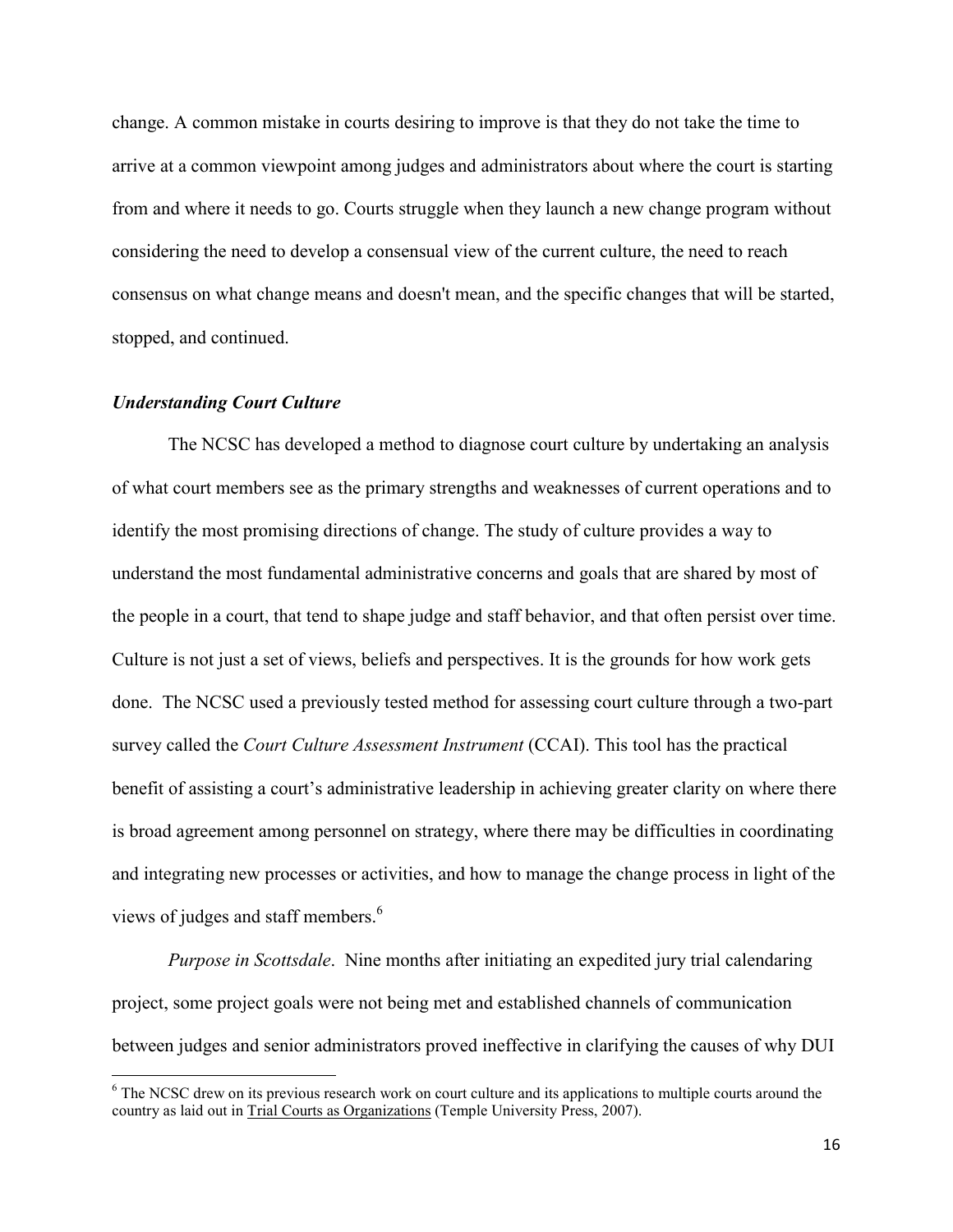case management was not improving. The Presiding Judge and Court Administrator agreed to a "reset" by engaging in a structured assessment of court culture. Their goal was to provide a vehicle to obtain "court-wide feedback on how the court is doing and how we can do better in managing DUI caseloads."

*Design*. The court culture process uses structured conversation among judges and senior administrators to uncover and flesh out views on administrative practices that these leaders see as working well and specific issues where there is uncertainty or lack of agreement on how to proceed. Advance survey work on individual views about organizational dynamics in combination with in-person exchange of perspectives provides a robust and sometimes spirited environment to move the change process forward. The goal is to quickly get to the perceived root causes of court business problems and determine how they can best be resolved. The court culture process is designed to help address and move past the following common type of interpersonal dynamics that hold back court improvement efforts:

- Court members individually, but privately, agree about a current problem
- Court members may or may not agree, again in private, about what it will take to deal with the problem
- Court members fail to communicate their desires, feelings, and beliefs to each other
- Based on inaccurate perceptions and assumptions, a decision is made that leads to action that not all court members will (privately) commit to
- Lack of improvement leads court members to experience frustration, anger and dissatisfaction with the organization

Providing a collegial forum for alternative views to be aired and discussed is key to identifying specific issues and concerns that must be settled before the court can move forward. The effort to get clarity on the precise points of contention often leads to actionable steps that will answer particular questions, fill gaps, and help find common ground. This approach to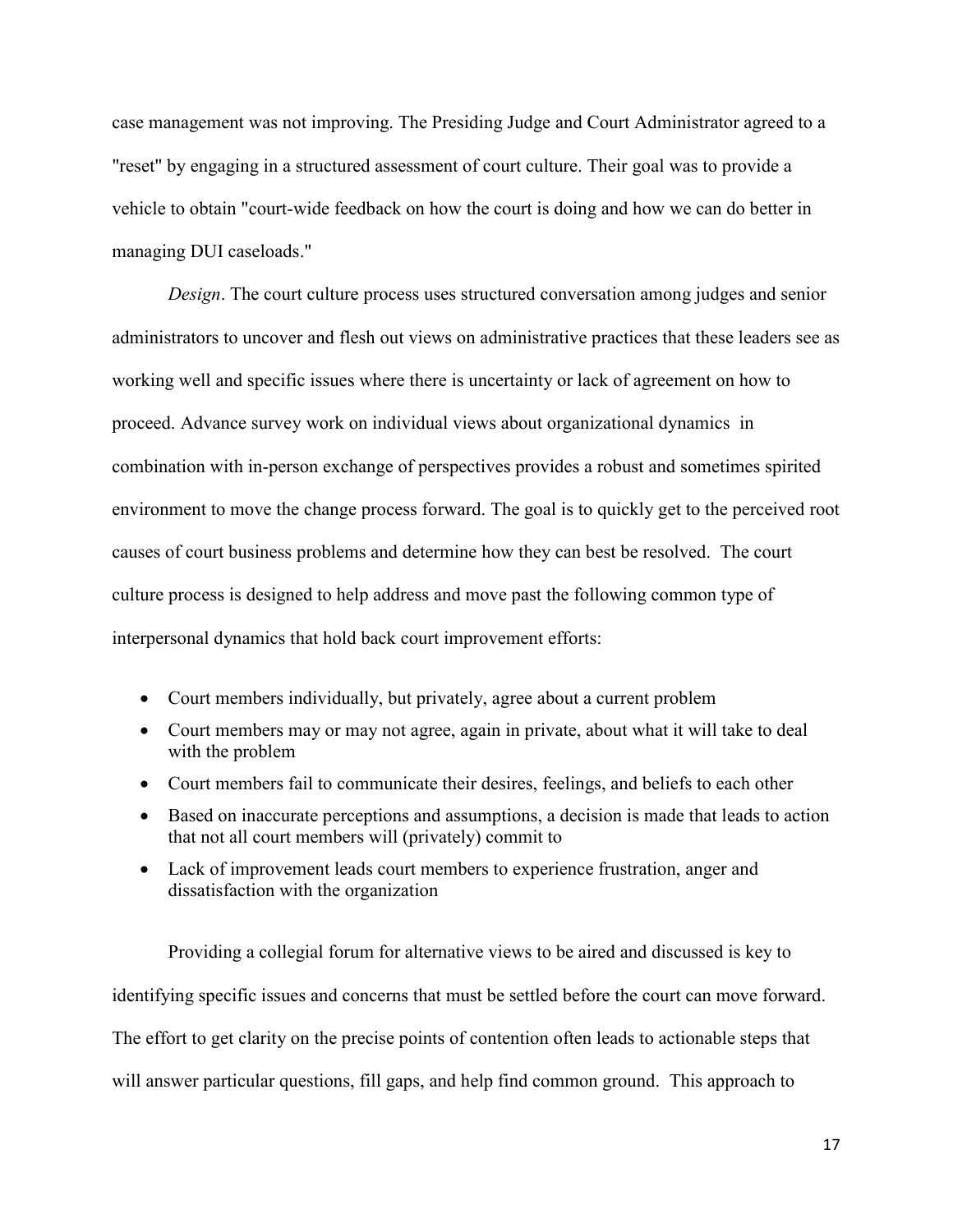problem solving seeks to raise awareness on communication styles and thought processes in finding a workable path forward.

 *Data.* The study relied on the *Court Culture Assessment Instrument* and a one day off-site meeting with all judges and senior administrators facilitated by NCSC staff. The first part of the CCAI is a survey asking questions on critical managerial challenges, court governance, and court initiatives, while the second part asked individuals to assess how they currently see work carried out and how they prefer to see it happen in the near future.

 *Participation*. Overall, all judicial officers and senior administrators as well as most other staff members participated in the surveys. The high response rate by judges and staff mean the results are representative of the views of the Court as a whole.

*Culture Survey Results.* An overarching finding was that both judges and administrators hold generally very positive views on the efficiency and effectiveness of current court operations and management. Yet, the results also show important differences among court personnel on how they view the court's culture or, in other words, how they see work currently getting done and how they wish to see it get done in the future.

 The meeting agenda focused on the specifics of DUI case processing by first drawing on the survey results for context on how judges and senior administrators view Scottsdale case management practices generally. Several relevant themes emerged on (1) the perceived commitment to effective caseflow management practices, (2) breadth of inclusion in designing court initiatives, and (3) the opportunity for regular discussion of court business issues. First, judges were more positive than administrators in their belief that timely case processing is "an established priority" and that "judges require a showing of good cause before granting a continuance." In contrast, judges were concerned that they did not have sufficient input on the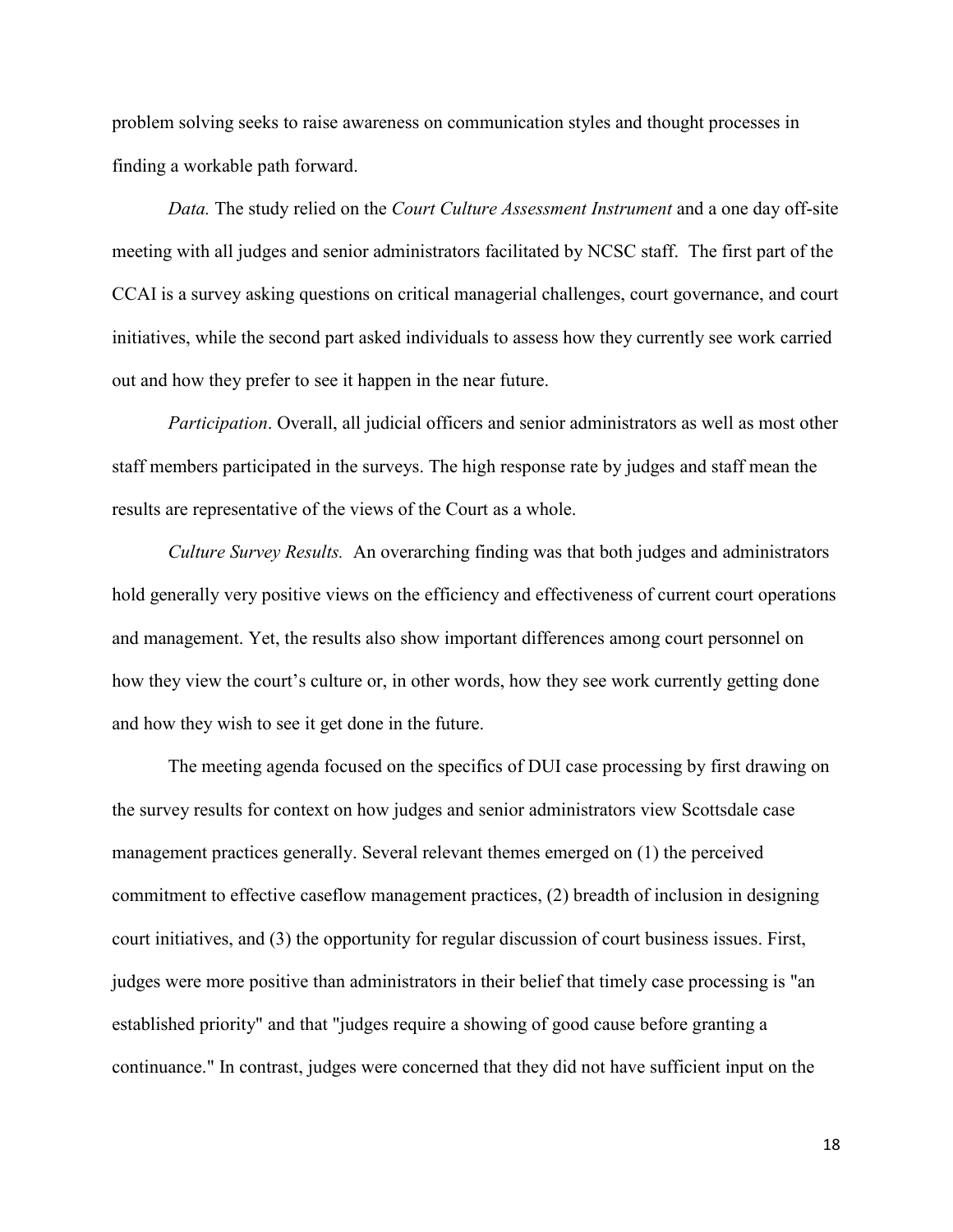identification of "major court policy issues" and that the court management team was not always "open and accessible to hearing issues from me." Finally, both judges and administrators agreed there was a need for more regular meetings to jointly discuss "how to solve court business problems."

The first survey helped sketch the landscape of current organizational behaviors and practices as seen by both judges and senior administrators. The second survey used a more graphical approach to show the degree of overlap in how court personnel see the court currently performing in key work areas like case management, judge-staff relations, and courthouse leadership as well as how they would prefer to see this work carried out going forward. Keeping the focus on case management, their current and preferred views are displayed below in the form of "kites" for judges and senior administrators (Exhibit 10).

Both have fairly similar views on the current style of case management, which is that judges tend to fashion their own approaches (a primarily *Autonomous* style). In addition, going forward, both would like to reduce the degree of autonomy in case management. Where differences emerge is on the direction of change. Whereas the shape of the super-imposed preferred kite for the judges in Exhibit 10 shows a move to a more balanced form of case management, the preferred kite for the managers has its "tail" going in a 90 degree shift from the tail of the current kite and in a strongly *Hierarchical* direction.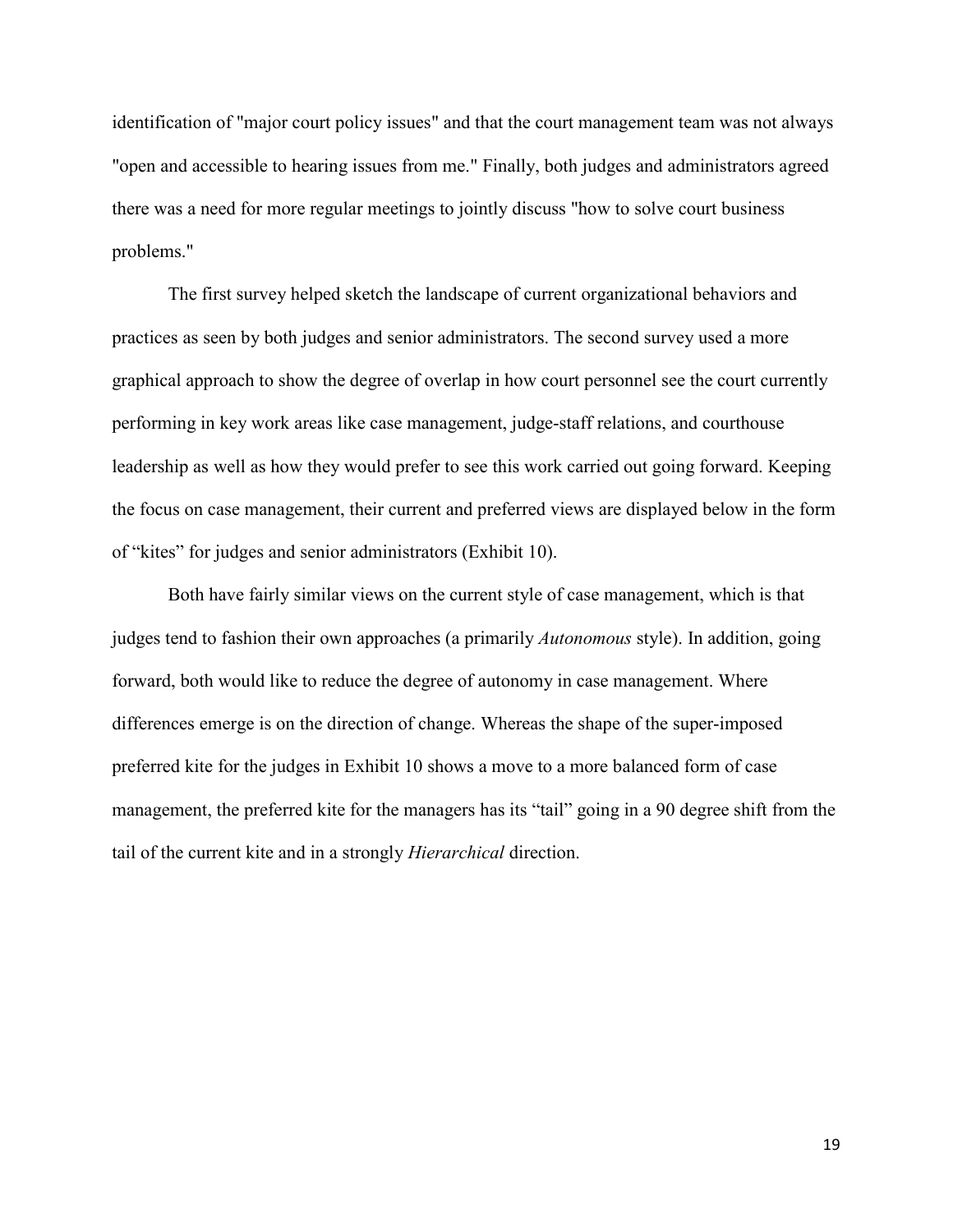



G Current  $\Box$  Preferred

 Exhibit 10 shows that court administrators prefer to operate with uniform and established time frames to guide the resolution of cases. They desire a strong *Hierarchical* culture. In contrast, the judges want a more balanced culture, where a less-structured form of case management incorporates some rules while at the same time preserving some flexibility and individual discretion in application. The point is that no ideal type of culture exists. Because case management occupies a central position in the theory and practice of modern court administration, a reconciliation of the seemingly contending cultural perspectives is essential.

*High Performance Court Meeting*. In October 2013, all judges, hearing officers and senior administrative staff met for a one-day meeting, facilitated by NCSC staff, to identify barriers and solutions to improved handling of DUI cases--and determine how this goal fits into the full scope of court operations. In this far-ranging conversation, issues related to all aspects of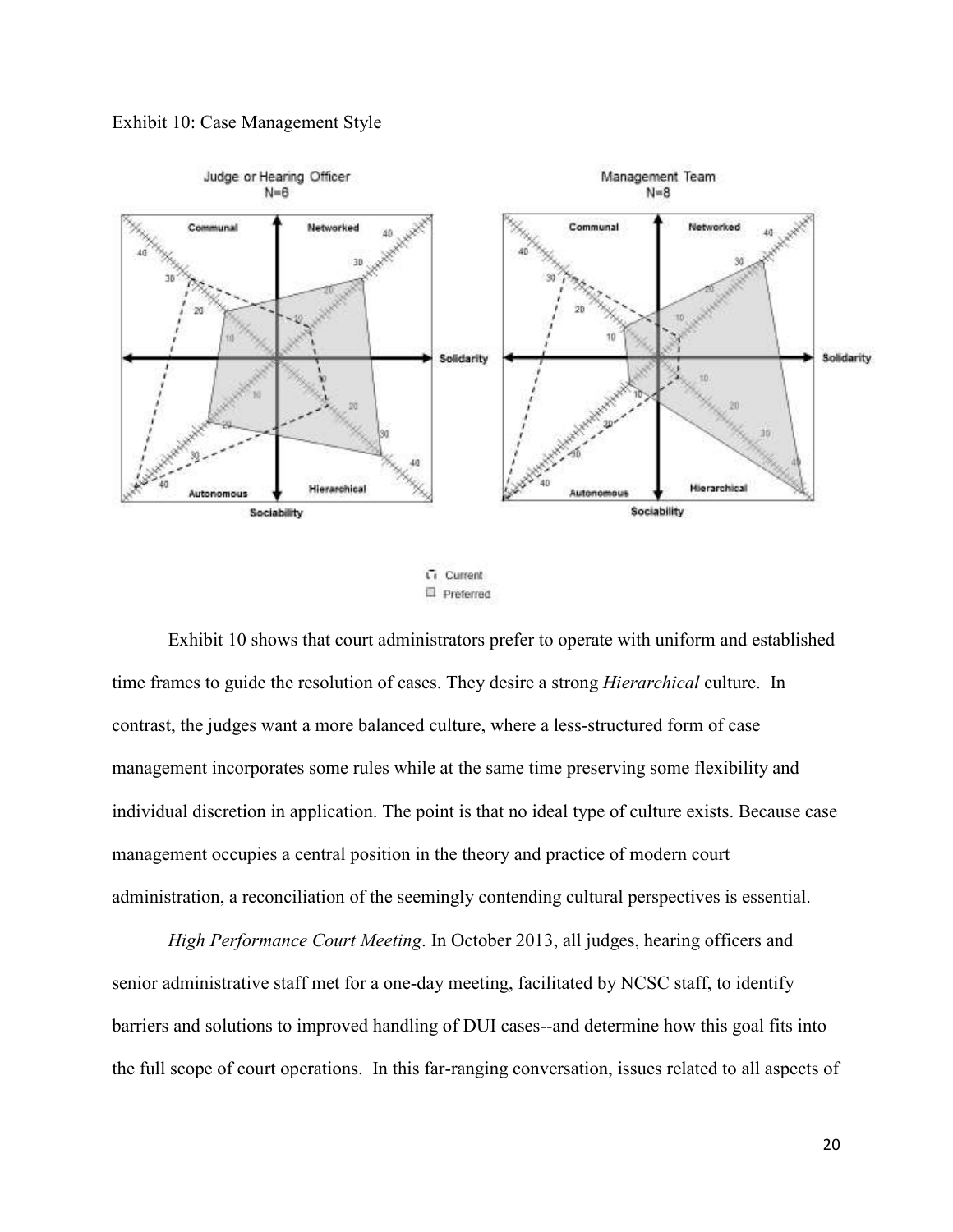organizational structure, practice, behavior and desired outcomes were brought up and discussed. For purposes of this article, we focus on perceived root causes holding the court back from progress in achieving firm trial dates and improved disposition times for DUI cases. As the group drilled deeper into what was inhibiting their DUI case management efforts, an important goal was for them to jointly develop a clear and detailed statement of distinct problems/issues. In some instances, there were differences of opinion about the nature of specific root causes, creating an opening for targeted, follow-up analyses to document actual practices and inform corrective actions.

 Generally, all acknowledged that it was time to systematically revisit and revise the existing Scottsdale *Caseflow Management Plan* (Policy #45). Judges were concerned, and senior administrators agreed, that the current plan was developed without sufficient judicial input. Consequently, judges have not uniformly embraced the plan. As one judge put it, "The plan was imposed as a done deal." But the main task for the group was to get beyond acknowledging dissatisfaction with how the initial plan was implemented.

 The meeting created, for the first time, an opportunity for judges and administrators together to dig into *why* the current plan was failing. As a first step, and confirmed by the assembled data, everyone agreed that the caseflow management plan was breaking down; cases at each major step in the process--pre-trial conference, trial readiness conference, calendar call, and jury trial--were not keeping to the prescribed schedule. A key factor suggested by staff was the growing number of continuances occurring at each stage and the associated need to reschedule for a later date.

 As the talk turned to the number and type of continuances, the overall counts weren't disputed; rather, differences of opinion emerged over the extent to which continuances were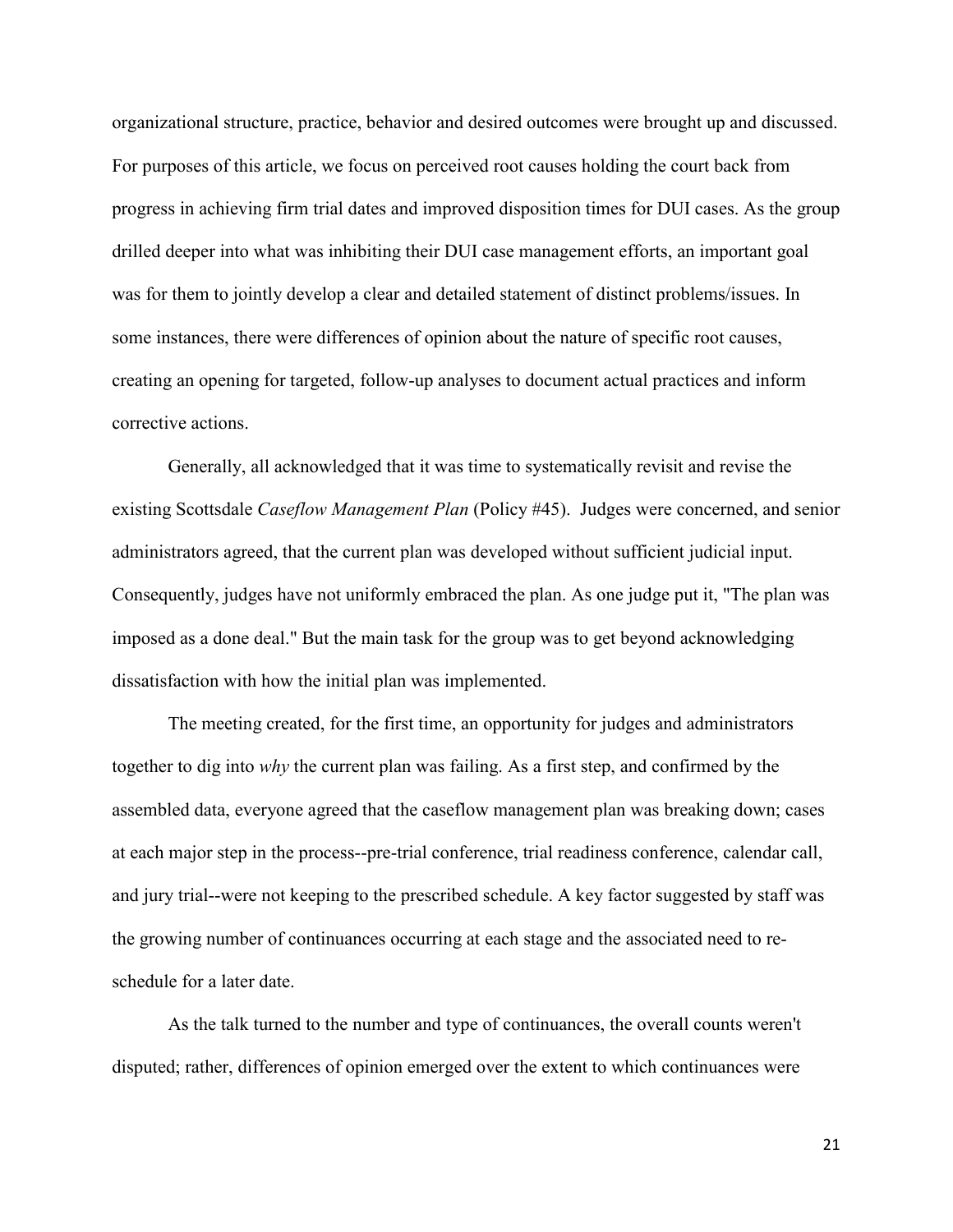being granted for "good cause." Judges felt staff were too focused on the numbers and didn't sufficiently understand the dynamics of the courtroom. Besides, they argued, granted continuances were largely the unavoidable result of factors outside their direct control such as (1) delay in receipt of blood analysis from the lab, (2) dawdling on the part of the defendant in securing legal representation, (3) slow exchange of discovery between prosecution and defense, and (4) ongoing scheduling conflicts for a high-demand expert witness. While administrative staff averred that they did indeed have limited time in the courtroom, they also felt that many hearings were being continued for reasons that could have reasonably been hammered out earlier in the process.

 In response to this discussion, there was strong consensus by the group to take the following steps in furthering their efforts to improve DUI caseflow management:

- Staff would draft a revised *Caseflow Management Plan* (to replace Policy #45) for consideration by the judges
- Staff would draft a *Case Preparedness Form* to help judges determine the status of each case early in the process by documenting any outstanding issues that need to be resolved on or before the pre-trial conference (e.g., representation, discovery, expert witness, substantive motions)
- Staff would determine the reason for all continuances granted during the past two months

The judges and senior administrative staff agreed to meet regularly to review the status of each suggestion.

### *Finalizing Corrective Action*

 Three meetings were held over the next three months between judges and senior administrators to iron out agreement on the three main issues raised during the High Performance Court meeting. First, they began by seeking to jointly develop a caseflow management plan that would be amenable to all. This was a particularly positive and important step in that it gave the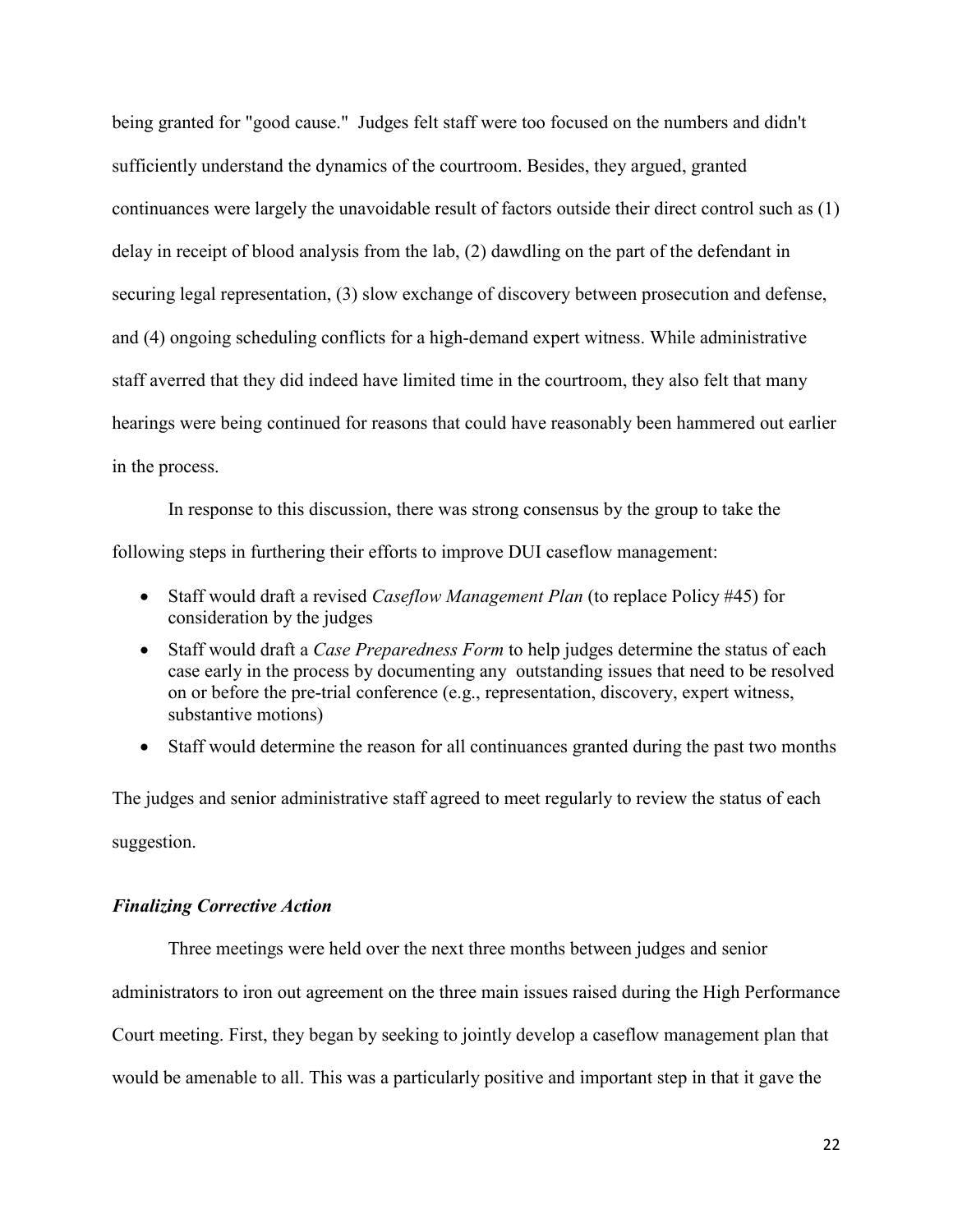current judges ownership of the new policy designed to set clear expectations for timely case processing. Taking time to periodically revisit and explicitly consider the structure of a caseflow management policy that best fits the court's current circumstances is a sensible strategy. Honest involvement by the people directly affected increases the likelihood of commitment to following through on agreed upon courtwide policies.

 Attorneys practicing in the court are also affected by the new caseflow management policy. Prior to finalizing the draft policy, Scottsdale court leadership decided it was imperative to meet with representatives from prosecution and defense to obtain their feedback on the court's new direction.

 Second, a powerful impetus to develop the new caseflow management policy came through a detailed review of the previous two months of continuances granted on jury trial day and reasons given. The data showed that nearly 60% of the reasons for granted motions to continue were for scheduling issues, typically because the defendant was not available (e.g., lives out of town, on vacation, or at work) or the defense attorney was not available (e.g., has another case, on vacation, or at a conference). An additional 13% of jury trial day continuances granted were due to a conflict with an expert witness and a further 5% were due to delay at the lab. The rest were due to pending motions or miscellaneous issues.

 Knowing not just the number of continuances, but the reason given by the judge for granting the motion to continue proved particularly compelling to the bench. The results challenged the conventional wisdom among the judges that continuance were primarily granted for delay around receipt of lab results and the scheduling of an expert witness. This deeper level of detail was not directly available from the court's automated system and required staff to search case files for the reason given for the continuance. The extra effort was deemed worthwhile as it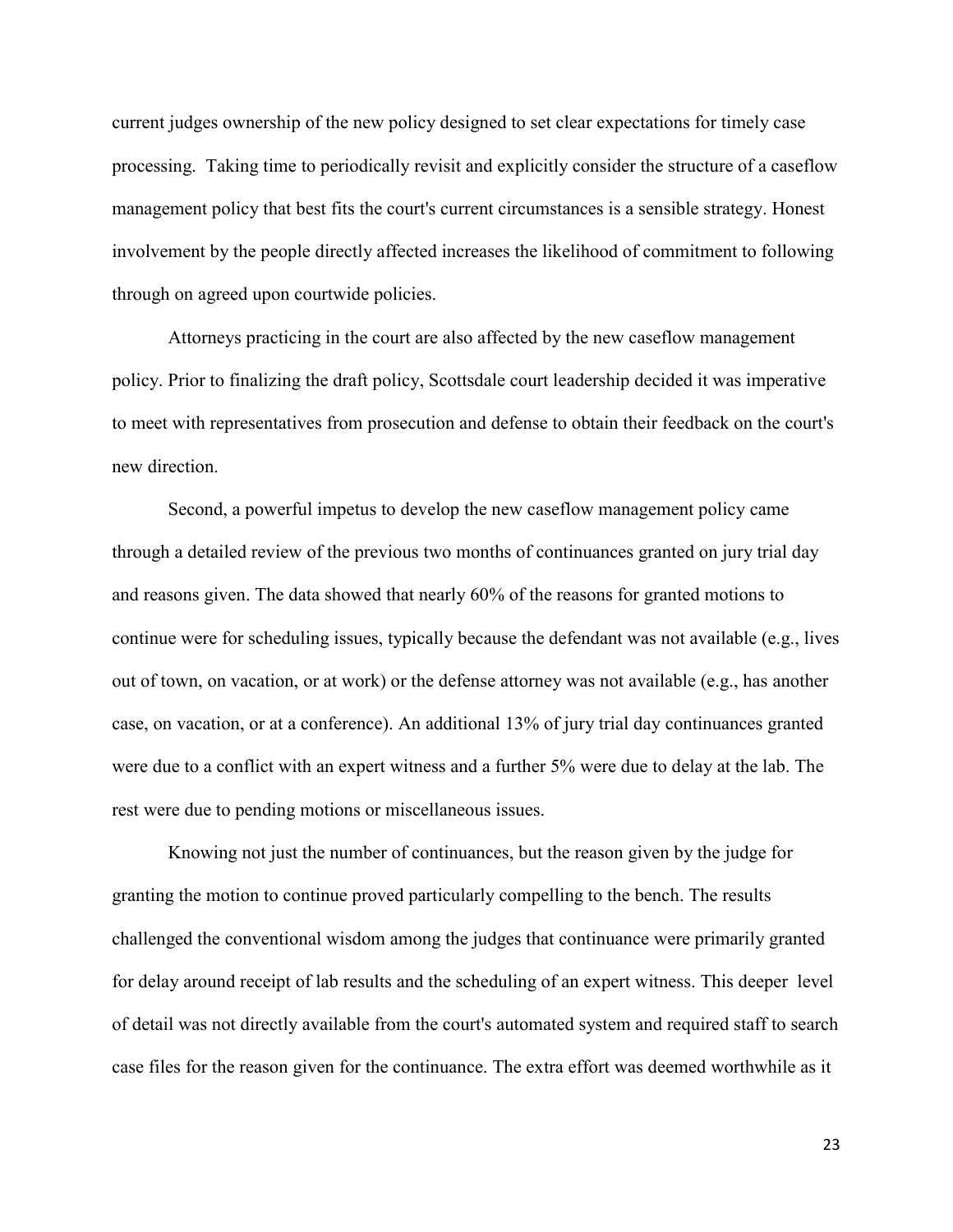took the conversation beyond statistics to a focus on the actual words used in the courtroom and the specific source of hang-ups leading to delay.

 Third, recognition that scheduling issues were a major driver of continuances led judges and senior administrators to more readily see the utility of adopting a case status or case preparedness form. As discussed during the High Performance Court meeting, the purpose of a Case Preparedness Form is to determine the status of the case shortly after the arraignment and to provide documentation of any outstanding issues that need to be resolved so that the case can proceed smoothly through subsequent scheduled court events. For example, to ensure the timely exchange of discovery, the form asks for the date of the initial request, the date discovery was received, and, if not yet received, the reason for delay and the anticipated delivery date. The form has similar questions related to laboratory testing, need for an expert witness, and substantive motions.

 The goal is to significantly reduce the number of continuances granted for issues that could (and should) be resolved in advance of the upcoming scheduled hearing. At the center of successful caseflow management is the recognition that judges, with the help of court administration, must make a commitment to manage and control the flow of cases through the court. While this responsibility by judges and court managers should be tempered by continuing consultation with attorneys and others on the best means for improvement, a court must lead the effort if it is to succeed. The Case Preparedness Form is integral to the court's efforts to realize several key elements of its new Caseflow Management Plan, including a set of meaningful events, a realistic schedule, clear expectations that events will occur as scheduled, firm control over the granting of continuances, shared information among the parties early in the process, and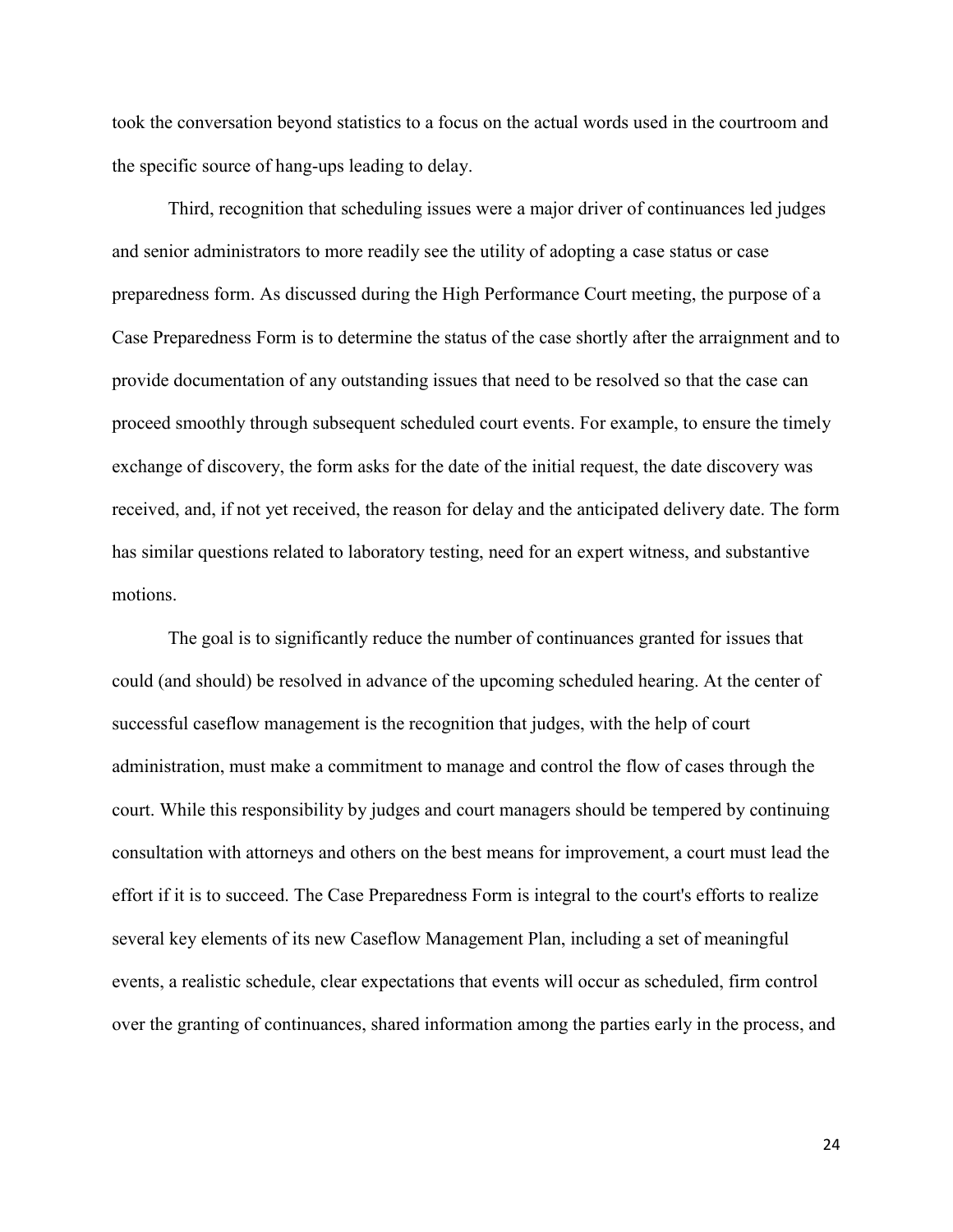the use of data to monitor compliance with established case processing goals. In sum, court control of the process is the basic principle underlying timely case processing.

 Once the judges and senior administrators had a complete draft of the proposed Caseflow Management Plan and the Case Preparedness Form, the presiding judge and court administrator convened a meeting with the city prosecutor, a city-contracted public defender, and several local private defense attorneys to discuss the new policies and how they relate to Arizona Supreme Court approved state case processing timelines. Of course, change is never easy and many existing practices had evolved to oblige and promote the interests of attorneys. Pressure to accommodate is significant in Scottsdale as the court has a very high level of DUI defendants represented by privately retained counsel. So as Scottsdale Court leadership floated their new plan, many attorneys voiced concern with the more structured process laid out in the Case Management Plan, and the emphasis on early and ongoing documentation of case progress envisioned in the Case Preparedness Form.

 The challenge of attorney resistance should not be discounted and how it is handled by the court will largely shape the ultimate success of caseflow management improvement efforts. Key is strong court leadership in making a defensible and evidence-based case for change coupled with a willingness to listen to attorney and other stakeholder feedback before the plan is finalized. And if suggested adjustments are reasonable, working to reach an acceptable compromise that will further support and encourage commitment throughout the justice community for making improved caseflow management a reality. How this process plays out in any given court will depend on the strength of the case for change, how persuasive the presentation, and the authority and negotiating skills of the parties. In this way, all caseflow management improvement efforts are local.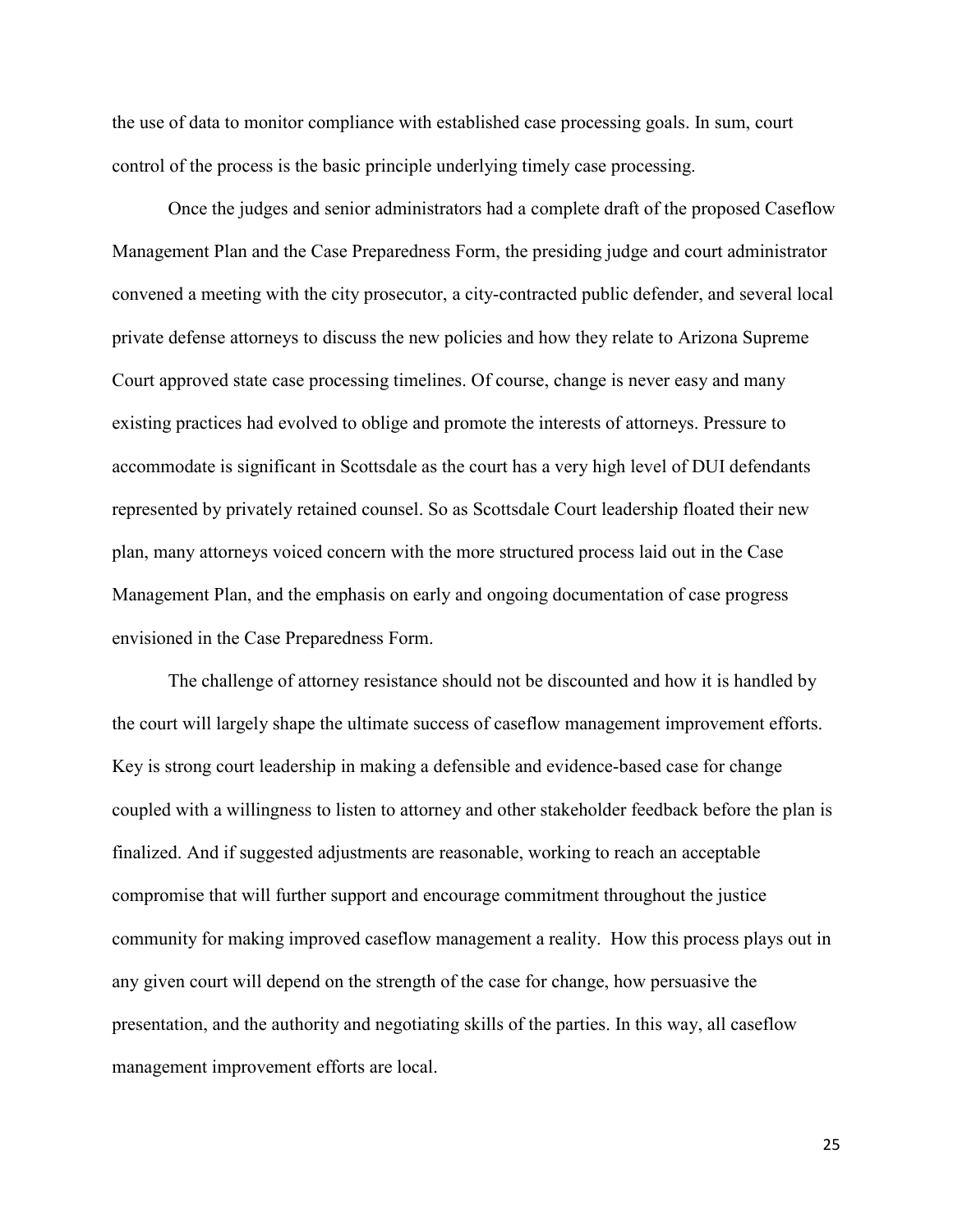#### **Conclusion**

 In the Scottsdale City Court, the meeting with attorneys and subsequent conversation among court leaders led to revisions to both the Case Management Plan and the Case Preparedness Form. Several attorneys balked at the Case Preparedness Form and the requirements to provide the court with a fairly detailed status of case progress at the initial pretrial conference, the first hearing scheduled after the arraignment. Court leaders held firm on the need for the Form to facilitate steady case progress, reduce continuances, and help ensure more timely case disposition. In the end, a compromise was reached to keep the Form, but streamline the content collected on discovery, interviews, experts, and depositions.

 More radical changes are proposed in the revised Case Management Plan. Building on the desire to make early events in the caseflow process more meaningful, a DUI Arraignment Court is being designed where the defendant will appear within 30 days of violation (up from 20 days currently so as to provide a more realistic period for the receipt of blood results). At the arraignment, a public defender will be present to act as advisory counsel for unrepresented defendants to help each one assess the severity, strength of evidence, and likely outcome of their case. Individuals wishing to plead guilty will be accommodated at this hearing. Defendants who want to contest the charges will proceed either pro per (self-represented) or represented by an attorney, with the goal to assign interested and eligible litigants a public defender at the arraignment. The new model is shown in Exhibit 11.

 Following the DUI arraignment, Scottsdale is moving from a single track model for all cases to a differentiated model with two tracks based on representation. Track 1 is for attorneyrepresented DUI cases (private and public), while Track 2 is for pro per defendants. If at any time a pro per hires an attorney or requests a public defender, the defendant's case is moved to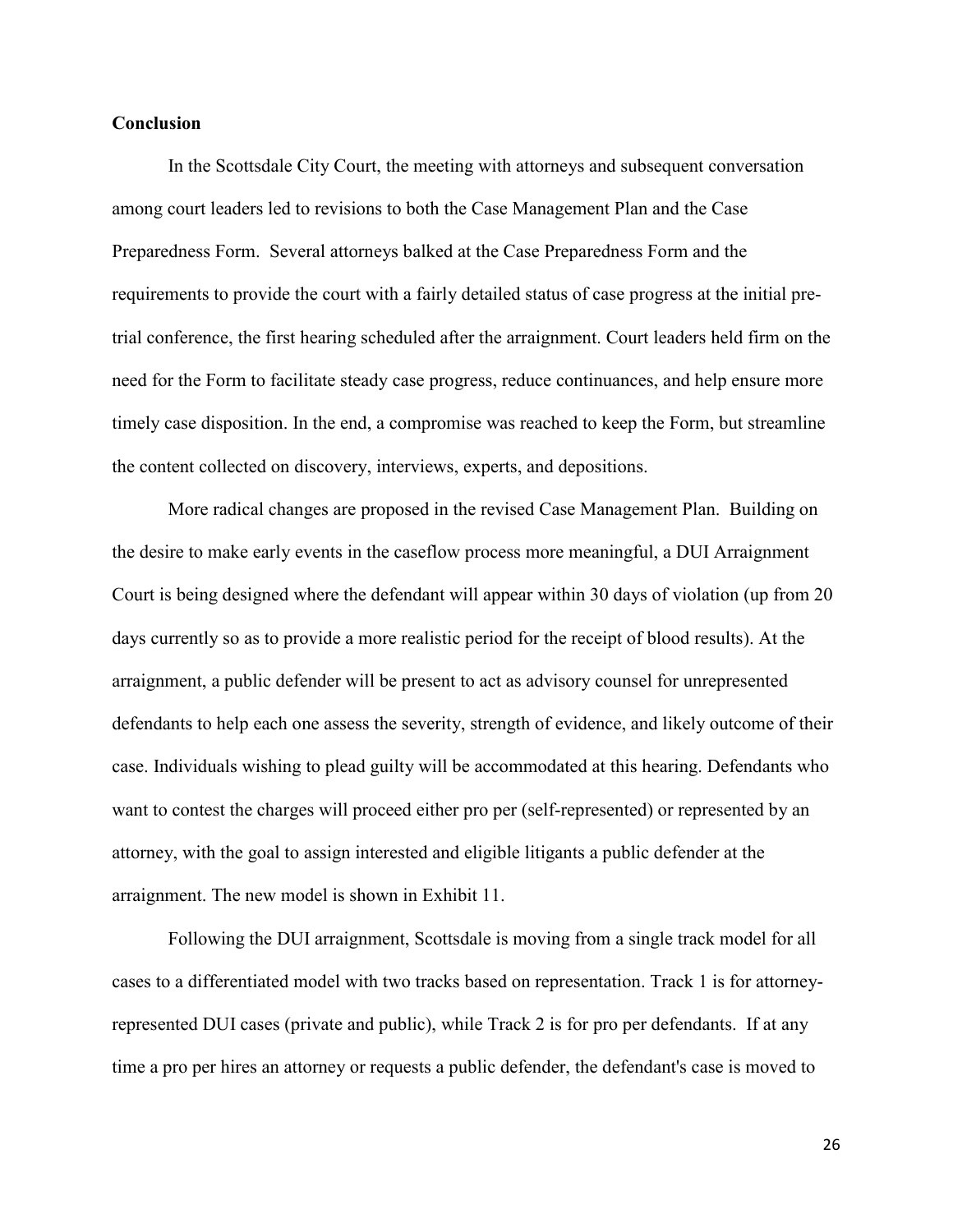Track 1. The major case events are the same for both tracks; the sorting of cases allows for some variation in the intermediate time standards set between each stage in the caseflow process. The main events include:

- *Pretrial conference (PTC):* The initial meeting between both sides that often includes a plea offer. In addition, the Case Preparedness Form is provided to all parties on or before the PTC, with the request that it be completed before the case management conference
- *Case management conference (CMC)*: All parties must appear and resolve outstanding issues raised on the Case Preparedness Form
- *Trial readiness conference (TRC)*: All parties must appear and if a guilty plea is not forthcoming, a motion to set trial must be completed

Once a case is set for jury trial, it will be scheduled for calendar call within 5 business days of the jury trial to ensure all parties are ready to go and gauge the possibility of settlement. A minimum of three cases will be set on each available jury trial day and all parties must appear in person on the trial date. Another new step is that the setting and outcome of all hearings will be managed by a senior case management specialist, with strong support from the presiding judge.

 Almost certainly, the HPCF quality cycle process of refining and adjusting the DUI caseflow management plan will continue in the Scottsdale City Court. The Scottsdale experience underscores that major change initiatives in courts should not be expected to proceed fast and trouble-free. Creative persistence is a necessary prerequisite to becoming a high performance court. Along the way, attention to developing a supportive and engaged culture of ongoing improvement in caseflow management among judges and staff is critical. Part of the cultural shift is recognizing the role of performance measurement in understanding current administrative practices, and the accompanying need to develop a greater level of comfort among court leaders in using data to manage. This is not to say judges need to become statisticians; rather, a key message of the HPCF is that performance metrics have a vital place in illuminating case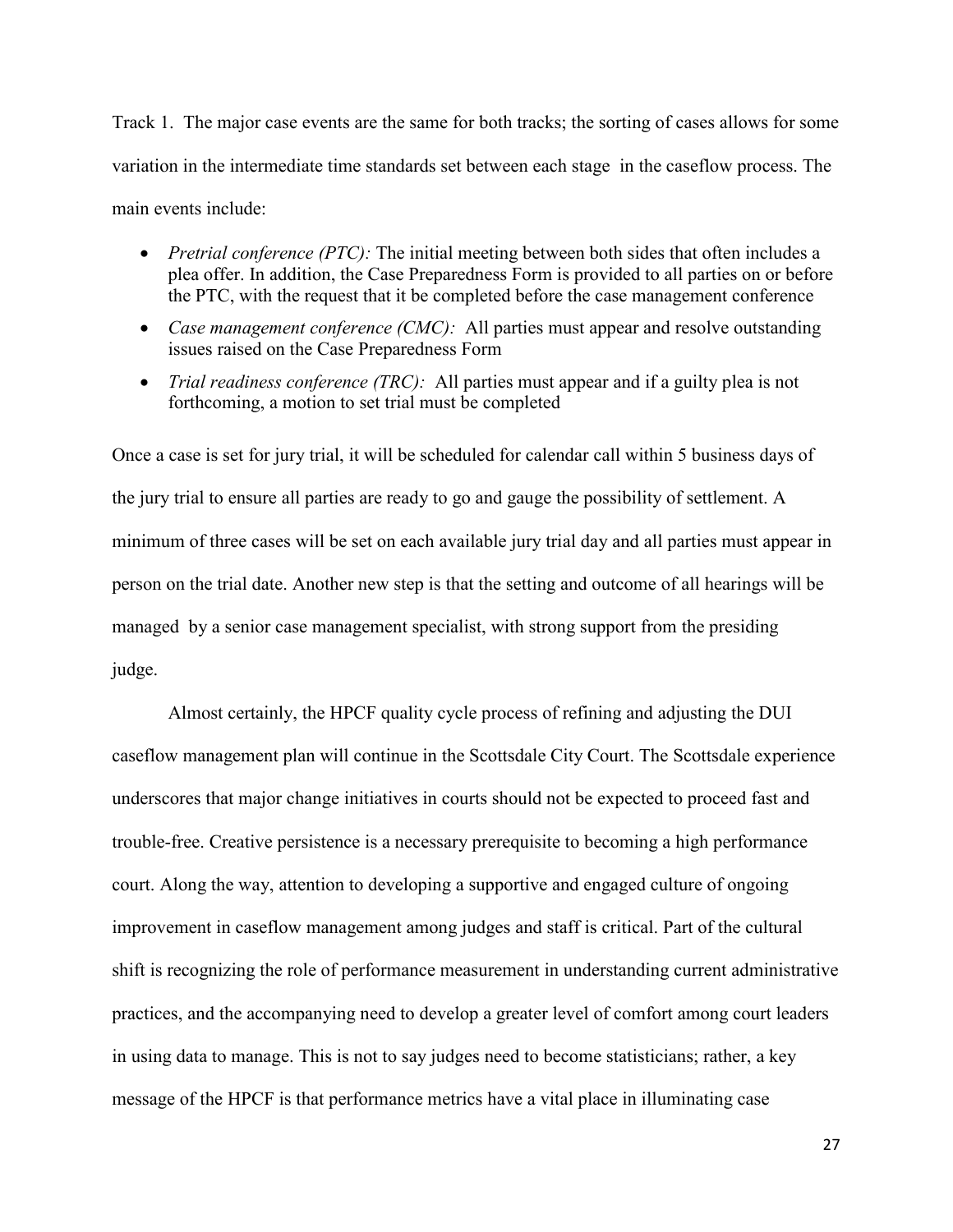processing practices and informing efforts to solve problems. So as new performance data flows in, judges and staff together can more objectively assess the degree of improvement in reaching their clearly stated and agreed upon goals. The result for Scottsdale is both better processing of DUI cases and heightened collegiality throughout the court.